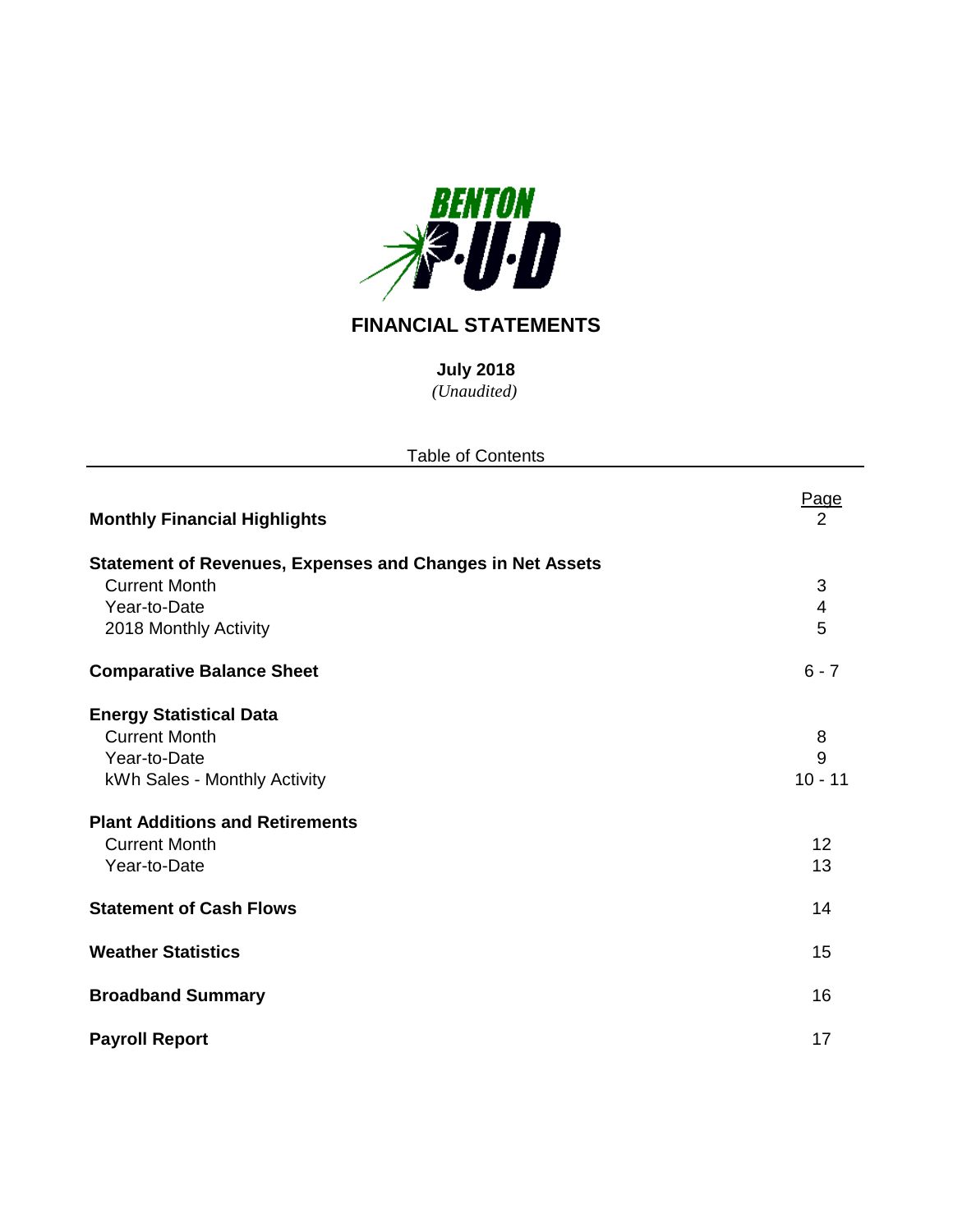

## *Financial Highlights July 2018*



#### **Retail Revenues**

- July's temperature and cooling degree days were in line with the five year average, in total revenues were in line with budget expectations. Residential was down for the month while irrigation was up.
- Retail revenues year to date are running in line with budgeted amounts. Increases in Large General Service is helping to offset Irrigation.

#### **Net Power Expense**

- Higher than normal water flow resulting in excess generation has led to an increase in secondary market sales (38% above budget) resulting in net power expense<br>coming in below the budgeted 25<sup>th</sup> percentile (4%)
- The Slice True-up will be a small credit
- BPA announced the Spill Surcharge for 2018 which will result in an additional \$200k in power expense
- Net Power Expense is projected to come in about \$1.9M under budget by the end of the year

## **Net Margin/Net Income**

 $\triangleright$  Net margin and net income are tracking above budget and are projected to come in higher than originally budgeted at year-end

#### **Capital**

 Capital expenditures remain under budget as many major projects are expected to commence in the second half of the year, however capital spending for customer growth is ahead of budget being 77% spent year to date. **O&M Expense**

> July O&M expense was 17% over budget

 O&M Expense is about \$900k above budget year to date primarily as a result of an increase in the amount of labor charged to O&M (resulting in a reduction of labor charged to capital), increased joint use compliance for public safety, and timing of once a year payments.

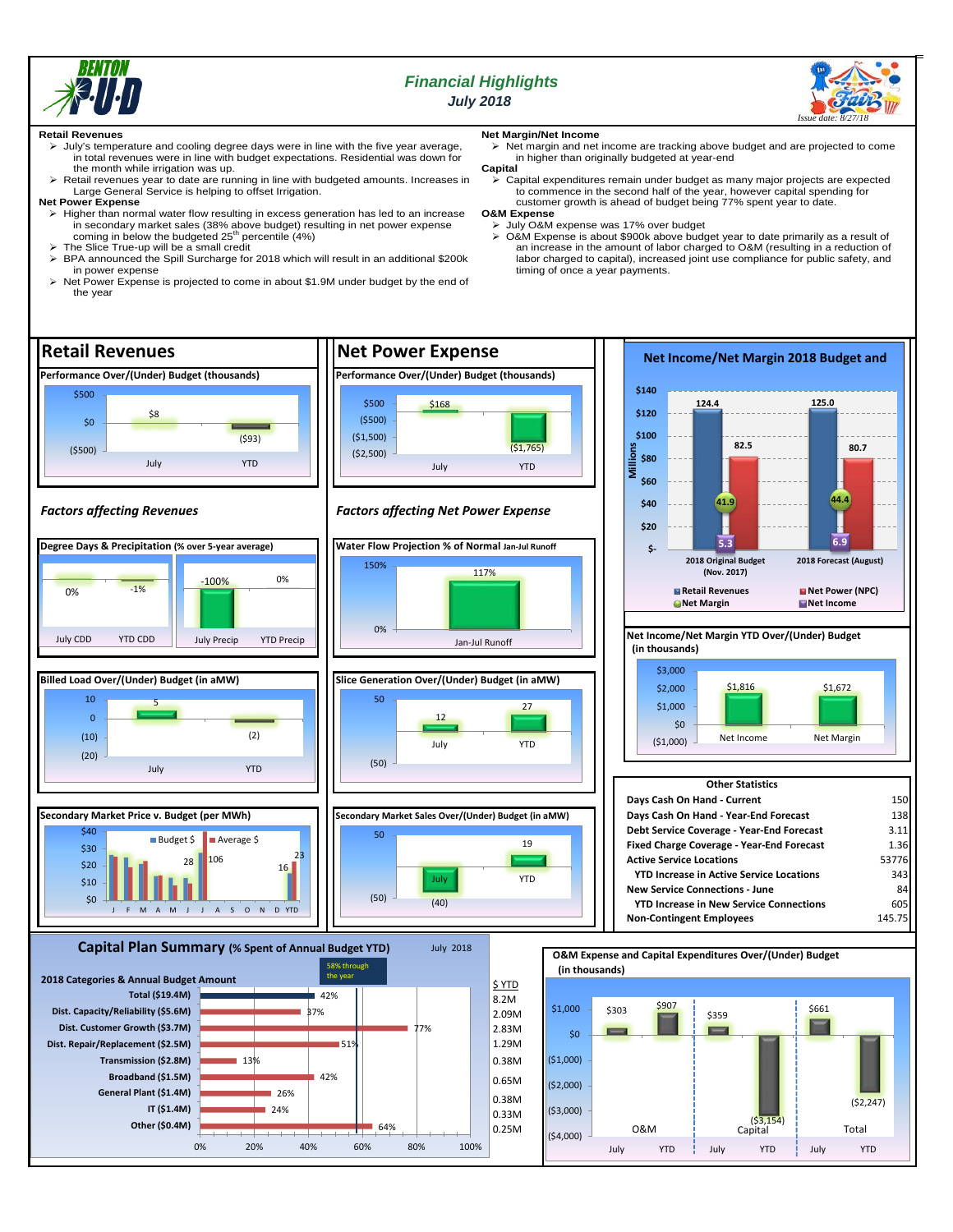#### **PUBLIC UTILITY DISTRICT NO.1 OF BENTON COUNTY STATEMENT OF REVENUES, EXPENSES, AND CHANGE IN NET POSITION July 2018**

|                                                            | 7/31/18            |               | 7/31/17                  |               |                          |  |
|------------------------------------------------------------|--------------------|---------------|--------------------------|---------------|--------------------------|--|
|                                                            | <b>ACTUAL</b>      | <b>BUDGET</b> | <b>PCT</b><br><b>VAR</b> | <b>ACTUAL</b> | <b>PCT</b><br><b>VAR</b> |  |
| <b>OPERATING REVENUES</b>                                  |                    |               |                          |               |                          |  |
| Energy Sales - Retail                                      | 14,145,140         | 14,136,923    | 0%                       | 13,873,911    | 2%                       |  |
| <b>City Occupation Taxes</b>                               | 480.674            | 517.722       | $-7%$                    | 487.073       | $-1%$                    |  |
| <b>Bad Debt Expense</b>                                    | (22,000)           | (23,995)      | $-8%$                    | (23,000)      | $-4%$                    |  |
| <b>Energy Secondary Market Sales</b>                       | 2,470,554          | 1,430,946     | 73%                      | 1,223,550     | 102%                     |  |
| Transmission of Power for Others                           | 50,548             | 75,000        | $-33%$                   | 39,297        | 29%                      |  |
| <b>Broadband Revenue</b>                                   | 188,763            | 184,741       | 2%                       | 179,691       | 5%                       |  |
| <b>Other Revenue</b>                                       | 130,715            | 97,618        | 34%                      | 81,396        | 61%                      |  |
| <b>TOTAL OPERATING REVENUES</b>                            | 17,444,394         | 16,418,955    | 6%                       | 15,861,918    | 10%                      |  |
| <b>OPERATING EXPENSES</b>                                  |                    |               |                          |               |                          |  |
| <b>Purchased Power</b>                                     | 9,478,135          | 8,423,279     | 13%                      | 7,874,465     | 20%                      |  |
| <b>Purchased Transmission &amp; Ancillary Services</b>     | 1,200,382          | 1,149,314     | 4%                       | 1,109,306     | 8%                       |  |
| <b>Conservation Program</b>                                | (3,226)            | (83, 156)     | -96%                     | (61, 871)     | -95%                     |  |
| <b>Total Power Supply</b>                                  | 10,675,291         | 9,489,436     | 12%                      | 8,921,900     | 20%                      |  |
| <b>Transmission Operation &amp; Maintenance</b>            | 20,691             | 12,045        | 72%                      | 10,818        | 91%                      |  |
| Distribution Operation & Maintenance                       | 878,282            | 685,298       | 28%                      | 855,273       | 3%                       |  |
| NESC Compliance (Net District Expense)                     | 85,340             | 2,750         | >200%                    |               | n/a                      |  |
| <b>Broadband Expense</b>                                   | 73,537             | 82,156        | $-10%$                   | 76,247        | $-4%$                    |  |
| Customer Accounting, Collection & Information              | 367,263            | 407,086       | $-10%$                   | 288,758       | 27%                      |  |
| Administrative & General                                   | 680,593            | 613,853       | 11%                      | 659,710       | 3%                       |  |
| Subtotal before Taxes & Depreciation                       | 2,105,707          | 1,803,187     | 17%                      | 1,890,806     | 11%                      |  |
| Taxes                                                      | 1,301,035          | 1,284,585     | 1%                       | 1,294,740     | 0%                       |  |
| Depreciation & Amortization                                | 816,284            | 872,932       | $-6%$                    | 855,390       | $-5%$                    |  |
| <b>Total Other Operating Expenses</b>                      | 4,223,026          | 3,960,704     | 7%                       | 4,040,936     | 5%                       |  |
| <b>TOTAL OPERATING EXPENSES</b>                            | 14,898,317         | 13,450,140    | 11%                      | 12,962,836    | 15%                      |  |
| <b>OPERATING INCOME (LOSS)</b>                             | 2,546,077          | 2,968,815     | $-14%$                   | 2,899,082     | $-12%$                   |  |
| <b>NONOPERATING REVENUES &amp; EXPENSES</b>                |                    |               |                          |               |                          |  |
| Interest Income                                            | 90,741             | 33,333        | 172%                     | 57,541        | 58%                      |  |
| Other Income                                               | 29,271             | 31,339        | $-7%$                    | 31,344        | $-7%$                    |  |
| Other Expense                                              |                    |               | n/a                      |               | n/a                      |  |
| <b>Interest Expense</b>                                    | (242, 363)         | (228, 645)    | 6%                       | (248, 071)    | $-2%$                    |  |
| Debt Discount/Premium Amortization & Loss on Defeased Debt | 38,127             | 37,346        | 2%                       | 41,348        | $-8%$                    |  |
| MtM Gain/(Loss) on Investments                             | 1,875              |               | n/a                      | 12,240        | -85%                     |  |
| <b>TOTAL NONOPERATING REVENUES &amp; EXPENSES</b>          | (82, 350)          | (126, 626)    | $-35%$                   | (105, 598)    | $-22%$                   |  |
| <b>INCOME (LOSS) BEFORE CAPITAL CONTRIBUTIONS</b>          | 2,463,727          | 2,842,188     | $-13%$                   | 2,793,484     | $-12%$                   |  |
| <b>CAPITAL CONTRIBUTIONS</b>                               | 188,435<br>114,729 |               | 64%                      | 566,208       | -67%                     |  |
| <b>CHANGE IN NET POSITION</b>                              | 2,652,162          | 2,956,918     | $-10%$                   | 3,359,692     | $-21%$                   |  |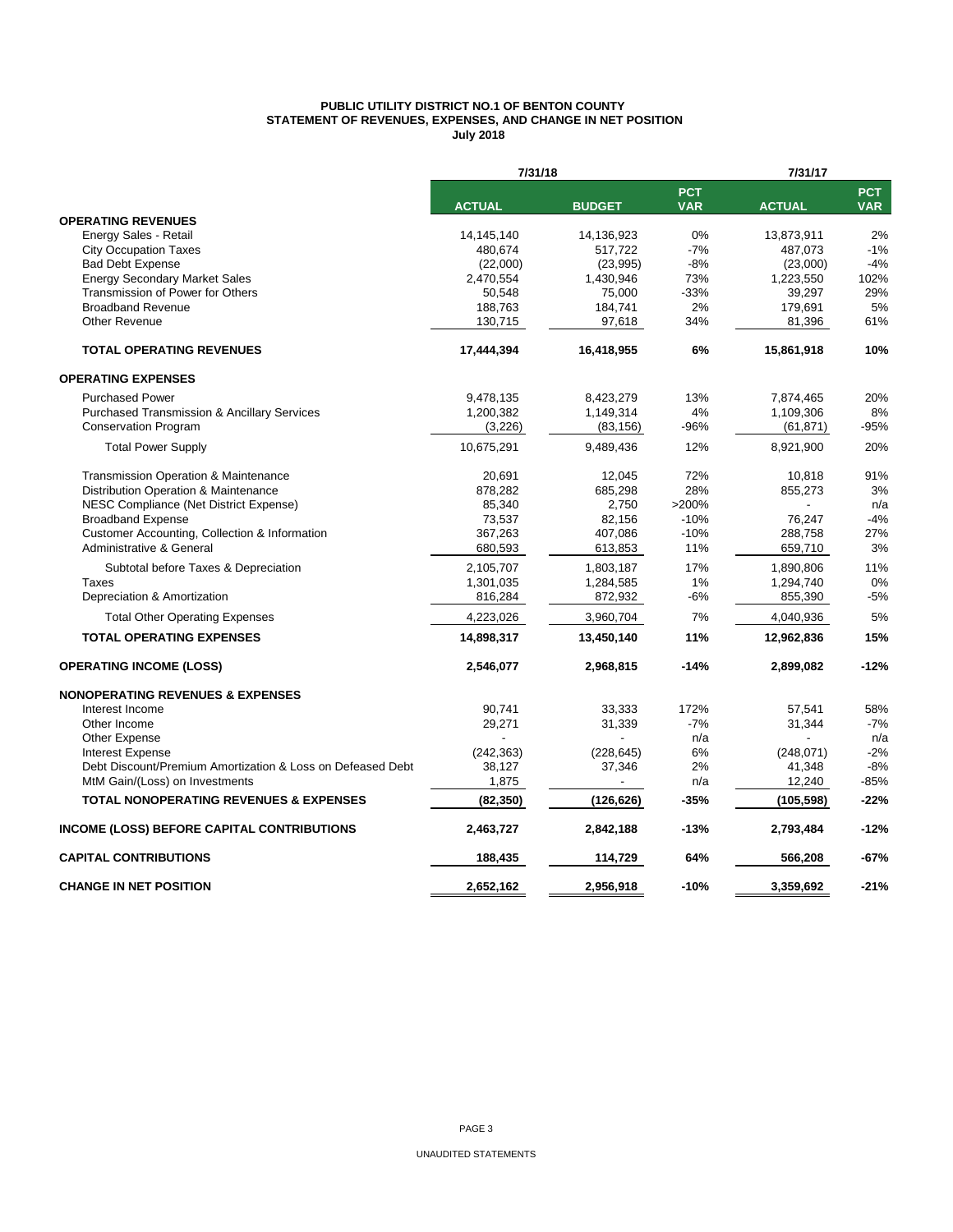#### **PUBLIC UTILITY DISTRICT NO.1 OF BENTON COUNTY STATEMENT OF REVENUES, EXPENSES, AND CHANGE IN NET POSITION YEAR TO DATE**

|                                                              | 7/31/18                |                        |                          | 7/31/17                |                          |  |  |
|--------------------------------------------------------------|------------------------|------------------------|--------------------------|------------------------|--------------------------|--|--|
|                                                              | <b>ACTUAL</b>          | <b>BUDGET</b>          | <b>PCT</b><br><b>VAR</b> | <b>ACTUAL</b>          | <b>PCT</b><br><b>VAR</b> |  |  |
| <b>OPERATING REVENUES</b>                                    |                        |                        |                          |                        |                          |  |  |
| Energy Sales - Retail                                        | 73,841,135             | 73,934,591             | 0%                       | 74,617,662             | $-1%$                    |  |  |
| <b>City Occupation Taxes</b>                                 | 3,489,139              | 3,506,160              | 0%                       | 3,685,527              | $-5%$                    |  |  |
| <b>Bad Debt Expense</b>                                      | (127,000)              | (139, 616)             | $-9%$                    | (133,000)              | $-5%$                    |  |  |
| <b>Energy Secondary Market Sales</b>                         | 9,265,750              | 6,593,381              | 41%                      | 7,928,586              | 17%                      |  |  |
| Transmission of Power for Others<br><b>Broadband Revenue</b> | 797,196                | 525,000                | 52%                      | 664,780                | 20%                      |  |  |
| Other Revenue                                                | 1,297,804<br>1,245,145 | 1,365,008<br>1,110,413 | $-5%$<br>12%             | 1,263,511<br>1,042,311 | 3%<br>19%                |  |  |
| <b>TOTAL OPERATING REVENUES</b>                              | 89,809,169             | 86,894,937             | 3%                       | 89,069,377             | 1%                       |  |  |
| <b>OPERATING EXPENSES</b>                                    |                        |                        |                          |                        |                          |  |  |
| <b>Purchased Power</b>                                       | 48,331,665             | 47,143,354             | 3%                       | 47,202,285             | 2%                       |  |  |
| <b>Purchased Transmission &amp; Ancillary Services</b>       | 8,003,936              | 7,743,493              | 3%                       | 7,700,637              | 4%                       |  |  |
| <b>Conservation Program</b>                                  | 84,958                 | 358,679                | -76%                     | 200,236                | $-58%$                   |  |  |
| <b>Total Power Supply</b>                                    | 56,420,559             | 55,245,526             | 2%                       | 55,103,158             | 2%                       |  |  |
| Transmission Operation & Maintenance                         | 70,609                 | 83,046                 | $-15%$                   | 161,035                | $-56%$                   |  |  |
| Distribution Operation & Maintenance                         | 6,003,092              | 5,627,458              | 7%                       | 5,754,891              | 4%                       |  |  |
| NESC Compliance (Net District Expense)                       | 367,699                | 39,250                 | n/a                      |                        | n/a                      |  |  |
| <b>Broadband Expense</b>                                     | 511,359                | 518,081                | $-1%$                    | 493,589                | 4%                       |  |  |
| Customer Accounting, Collection & Information                | 2,525,966              | 2,553,486              | $-1%$                    | 2,070,496              | 22%                      |  |  |
| Administrative & General                                     | 4,624,881              | 4,375,534              | 6%                       | 4,366,808              | 6%                       |  |  |
| Subtotal before Taxes & Depreciation                         | 14,103,606             | 13,196,854             | 7%                       | 12,846,819             | 10%                      |  |  |
| <b>Taxes</b>                                                 | 8,172,532              | 8,217,738              | $-1%$                    | 8,493,510              | $-4%$                    |  |  |
| Depreciation & Amortization                                  | 5,722,344              | 6,137,716              | $-7%$                    | 5,865,465              | $-2%$                    |  |  |
| <b>Total Other Operating Expenses</b>                        | 27,998,482             | 27,552,308             | 2%                       | 27,205,794             | 3%                       |  |  |
| <b>TOTAL OPERATING EXPENSES</b>                              | 84,419,041             | 82,797,834             | 2%                       | 82,308,952             | 3%                       |  |  |
| <b>OPERATING INCOME (LOSS)</b>                               | 5,390,128              | 4,097,102              | 32%                      | 6,760,425              | $-20%$                   |  |  |
| <b>NONOPERATING REVENUES &amp; EXPENSES</b>                  |                        |                        |                          |                        |                          |  |  |
| Interest Income                                              | 578,229                | 233,333                | 148%                     | 388.231                | 49%                      |  |  |
| Other Income                                                 | 217,151                | 219,374                | $-1%$                    | 408,259                | $-47%$                   |  |  |
| Other Expense                                                |                        |                        | n/a                      |                        | n/a                      |  |  |
| <b>Interest Expense</b>                                      | (1,658,918)            | (1,581,843)            | 5%                       | (1,691,186)            | $-2%$                    |  |  |
| Debt Discount/Premium Amortization & Loss on Defeased Debt   | 266,886                | 261,423                | 2%                       | 289,439                | $-8%$                    |  |  |
| MtM Gain/(Loss) on Investments                               | (7, 555)               |                        | n/a                      | (56, 642)              | $-87%$                   |  |  |
| <b>TOTAL NONOPERATING REVENUES &amp; EXPENSES</b>            | (604, 206)             | (867, 712)             | $-30%$                   | (661,899)              | $-9%$                    |  |  |
| <b>INCOME (LOSS) BEFORE CAPITAL CONTRIBUTIONS</b>            | 4,785,921              | 3,229,390              | 48%                      | 6,098,526              | $-22%$                   |  |  |
| <b>CAPITAL CONTRIBUTIONS</b>                                 | 1,062,157              | 803,104                | 32%                      | 1,049,325              | 1%                       |  |  |
| <b>CHANGE IN NET POSITION</b>                                | 5,848,079              | 4,032,494              | 45%                      | 7,147,851              | $-18%$                   |  |  |
| TOTAL NET POSITION, BEGINNING OF YEAR                        | 124,155,023            | 124,155,023            | 0%                       | 110,681,246            | $-2%$                    |  |  |
| TOTAL NET POSITION, END OF YEAR                              | 130,003,102            | 128, 187, 517          | 0.1%                     | 117,829,097            | $-4%$                    |  |  |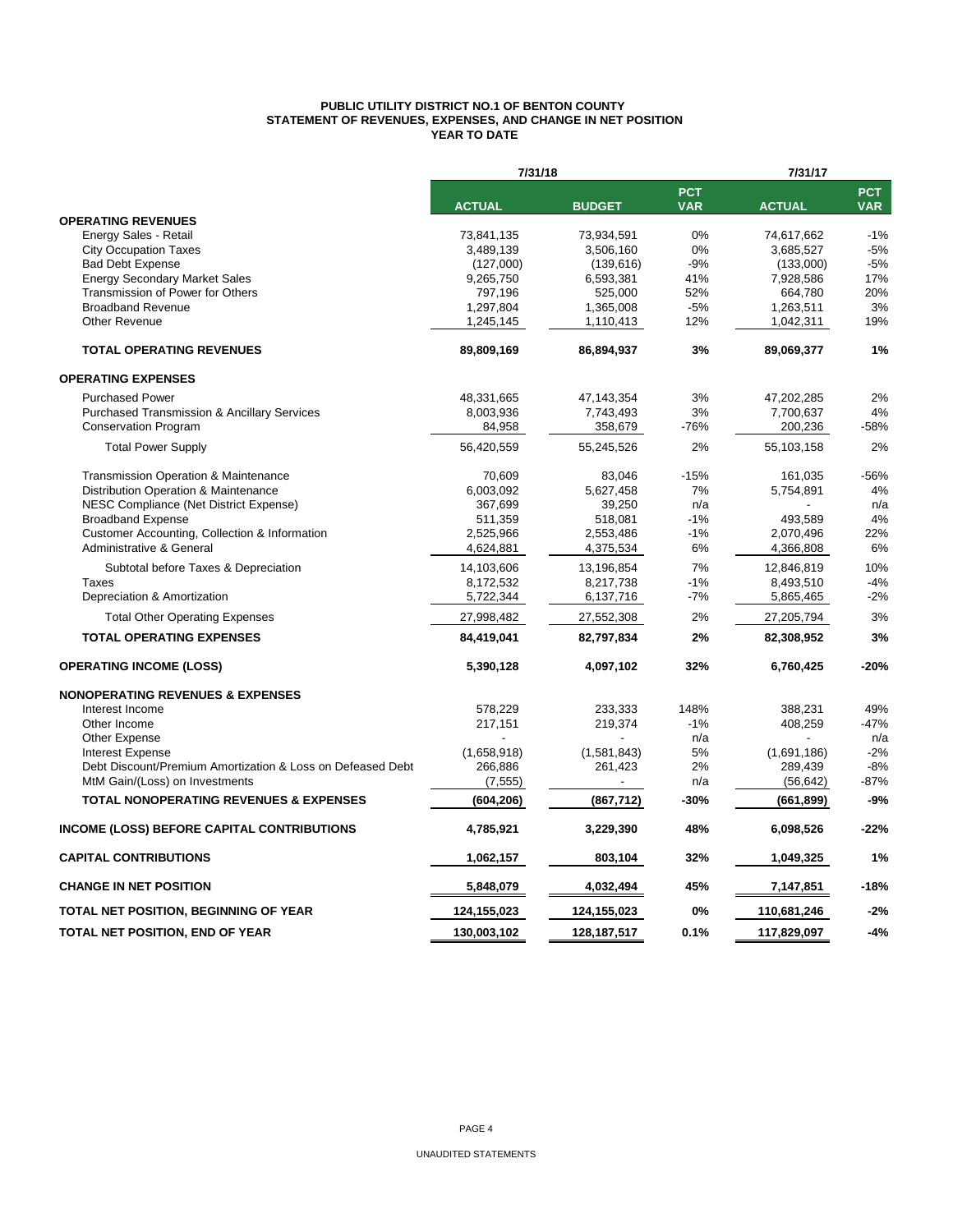#### **PUBLIC UTILITY DISTRICT NO. 1 OF BENTON COUNTY STATEMENT OF REVENUES, EXPENSES, AND CHANGE IN NET POSITION 2018 MONTHLY ACTIVITY**

|                                               | January      | <b>February</b>          | <b>March</b>             | <b>April</b>             | <b>May</b>               | June                     | July           | <b>August</b> | <b>September</b> | October | <b>November</b> | <b>December</b> | <b>Total</b> |
|-----------------------------------------------|--------------|--------------------------|--------------------------|--------------------------|--------------------------|--------------------------|----------------|---------------|------------------|---------|-----------------|-----------------|--------------|
| <b>OPERATING REVENUES</b>                     |              |                          |                          |                          |                          |                          |                |               |                  |         |                 |                 |              |
| Energy Sales - Retail                         | \$10,476,299 | \$9,084,270              | \$8,752,924              | \$8,953,009              | \$10,539,816             | \$11,889,677             | \$14,145,140   |               |                  |         |                 |                 | \$73,841,135 |
| <b>City Occupation Taxes</b>                  | 645,112      | 544,905                  | 504,574                  | 454,944                  | 411,604                  | 447,327                  | 480,674        |               |                  |         |                 |                 | 3,489,140    |
| <b>Bad Debt Expense</b>                       | (19,000)     | (16,000)                 | (16,000)                 | (16,000)                 | (18,000)                 | (20,000)                 | (22,000)       |               |                  |         |                 |                 | (127,000)    |
| <b>Energy Secondary Market Sales</b>          | 2,013,000    | 1,503,757                | 1,475,128                | 936,756                  | 486,462                  | 380,094                  | 2,470,554      |               |                  |         |                 |                 | 9,265,751    |
| Transmission of Power for Others              | 140,137      | 110,045                  | 179,821                  | 126,440                  | 105,287                  | 84,919                   | 50,548         |               |                  |         |                 |                 | 797,197      |
| <b>Broadband Revenue</b>                      | 188,237      | 182,621                  | 181,682                  | 182,760                  | 186,099                  | 187,642                  | 188,763        |               |                  |         |                 |                 | 1,297,804    |
| Other Electric Revenue                        | 603,153      | 70,972                   | 93,240                   | 122,048                  | 120,458                  | 104,558                  | 130,715        |               |                  |         |                 |                 | 1,245,144    |
| <b>TOTALOPERATING REVENUES</b>                | 14,046,938   | 11,480,570               | 11,171,369               | 10,759,957               | 11,831,726               | 13,074,217               | 17,444,394     |               |                  |         |                 |                 | 89,809,171   |
| <b>OPERATING EXPENSES</b>                     |              |                          |                          |                          |                          |                          |                |               |                  |         |                 |                 |              |
| <b>Purchased Power</b>                        | 6,997,524    | 6,825,520                | 6,757,720                | 6,517,218                | 5,704,402                | 6,051,145                | 9,478,135      |               |                  |         |                 |                 | 48,331,664   |
| Purchased Transmission & Ancillary Services   | 1,110,171    | 1,101,369                | 1,098,218                | 1,079,128                | 1,142,486                | 1,272,183                | 1,200,382      |               |                  |         |                 |                 | 8,003,937    |
| <b>Conservation Program</b>                   | 95,599       | (47, 157)                | 191,352                  | (122, 506)               | (53, 376)                | 24,272                   | (3,226)        |               |                  |         |                 |                 | 84,958       |
|                                               |              |                          |                          |                          |                          |                          |                |               |                  |         |                 |                 |              |
| <b>Total Power Supply</b>                     | 8,203,294    | 7,879,732                | 8,047,290                | 7,473,840                | 6,793,512                | 7,347,600                | 10,675,291     |               |                  |         |                 |                 | 56,420,559   |
| Transmission Operation & Maintenance          | 5,734        | 7,919                    | 10,464                   | 4,387                    | 9,881                    | 11,533                   | 20,691         |               |                  |         |                 |                 | 70,609       |
| Distribution Operation & Maintenance          | 856,447      | 926,604                  | 947,080                  | 987,031                  | 910,056                  | 779,951                  | 963,622        |               |                  |         |                 |                 | 6,370,791    |
| <b>Broadband Expense</b>                      | 67,753       | 63,993                   | 92,802                   | 63,941                   | 78,040                   | 71,294                   | 73,537         |               |                  |         |                 |                 | 511,360      |
| Customer Accounting, Collection & Information | 410,400      | 314,792                  | 350,727                  | 317,544                  | 414,740                  | 350,499                  | 367,263        |               |                  |         |                 |                 | 2,525,965    |
| Administrative & General                      | 953,338      | 656,854                  | 612,150                  | 535,571                  | 604,110                  | 582,265                  | 680,593        |               |                  |         |                 |                 | 4,624,881    |
|                                               |              |                          |                          |                          |                          |                          |                |               |                  |         |                 |                 |              |
| Subtotal before Taxes & Depreciation          | 2,293,672    | 1,970,162                | 2,013,223                | 1,908,474                | 2,016,827                | 1,795,542                | 2,105,706      |               |                  |         |                 |                 | 14,103,606   |
| Taxes                                         | 1,346,727    | 1,145,833                | 1,091,666                | 1,033,168                | 1,061,970                | 1,192,133                | 1,301,035      |               |                  |         |                 |                 | 8,172,532    |
| Depreciation & Amortization                   | 813,688      | 818,195                  | 820,951                  | 822,620                  | 817,290                  | 813,316                  | 816,284        |               |                  |         |                 |                 | 5,722,344    |
| <b>Total Other Operating Expenses</b>         | 4,454,087    | 3,934,190                | 3,925,840                | 3,764,262                | 3,896,087                | 3,800,991                | 4,223,025      |               |                  |         |                 |                 | 27,998,482   |
| <b>TOTAL OPERATING EXPENSES</b>               | 12,657,381   | 11,813,922               | 11,973,130               | 11,238,102               | 10,689,599               | 11,148,591               | 14,898,316     |               |                  |         |                 |                 | 84,419,041   |
|                                               |              |                          |                          |                          |                          |                          |                |               |                  |         |                 |                 |              |
| <b>OPERATING INCOME (LOSS)</b>                | 1,389,557    | (333, 352)               | (801, 761)               | (478, 145)               | 1,142,127                | 1,925,626                | 2,546,078      |               |                  |         |                 |                 | 5,390,130    |
| <b>NONOPERATING REVENUES &amp; EXPENSES</b>   |              |                          |                          |                          |                          |                          |                |               |                  |         |                 |                 |              |
| Interest Income                               | 68,157       | 62,266                   | 75,813                   | 90,998                   | 103,480                  | 86,775                   | 90,741         |               |                  |         |                 |                 | 578,230      |
| Other Income                                  | 29,299       | 33,099                   | 29,288                   | 33,071                   | 33,847                   | 29,274                   | 29,271         |               |                  |         |                 |                 | 217,149      |
| Other Expense                                 |              | $\overline{a}$           | $\overline{\phantom{a}}$ | $\blacksquare$           | $\blacksquare$           | $\overline{a}$           | $\overline{a}$ |               |                  |         |                 |                 |              |
| <b>Interest Expense</b>                       | (235, 205)   | (236, 074)               | (235, 677)               | (243, 898)               | (232, 861)               | (232, 838)               | (242, 363)     |               |                  |         |                 |                 | (1,658,916)  |
| Debt Discount & Expense Amortization          | 38,127       | 38,127                   | 38,127                   | 38,127                   | 38,127                   | 38,127                   | 38,127         |               |                  |         |                 |                 | 266,889      |
| MtM Gain/(Loss) on Investments                | (27, 135)    | (1,038)                  | 9,623                    | (8, 405)                 | 18,258                   | (733)                    | 1,875          |               |                  |         |                 |                 | (7, 555)     |
| Loss in Joint Ventures/Special Assessments    |              | $\overline{\phantom{a}}$ | $\overline{\phantom{a}}$ | $\overline{\phantom{a}}$ | $\overline{\phantom{a}}$ | $\overline{\phantom{a}}$ |                |               |                  |         |                 |                 |              |
| <b>TOTAL NONOPERATING REV/EXP</b>             | (126, 757)   | (103, 620)               | (82, 826)                | (90, 107)                | (39, 149)                | (79, 395)                | (82, 349)      |               |                  |         |                 |                 | (604, 203)   |
| INCOME (LOSS) BEFORE CAPITAL CONTRIBUTIONS    | 1,262,800    | (436, 972)               |                          | (568, 252)               | 1,102,978                | 1,846,231                | 2,463,729      |               |                  |         |                 |                 | 4,785,927    |
|                                               |              |                          | (884, 587)               |                          |                          |                          |                |               |                  |         |                 |                 |              |
| <b>CAPITAL CONTRIBUTIONS</b>                  | 293,142      | 118,937                  | 31,961                   | 263,614                  | 89,777                   | 76,290                   | 188,435        |               |                  |         |                 |                 | 1,062,156    |
| <b>CHANGE IN NET POSITION</b>                 | \$1,555,942  | (\$318,035)              | (\$852,626)              | (\$304,638)              | \$1,192,755              | \$1,922,521              | \$2,652,164    | \$0           | \$0              | \$0     | \$0             | \$0             | \$5,848,083  |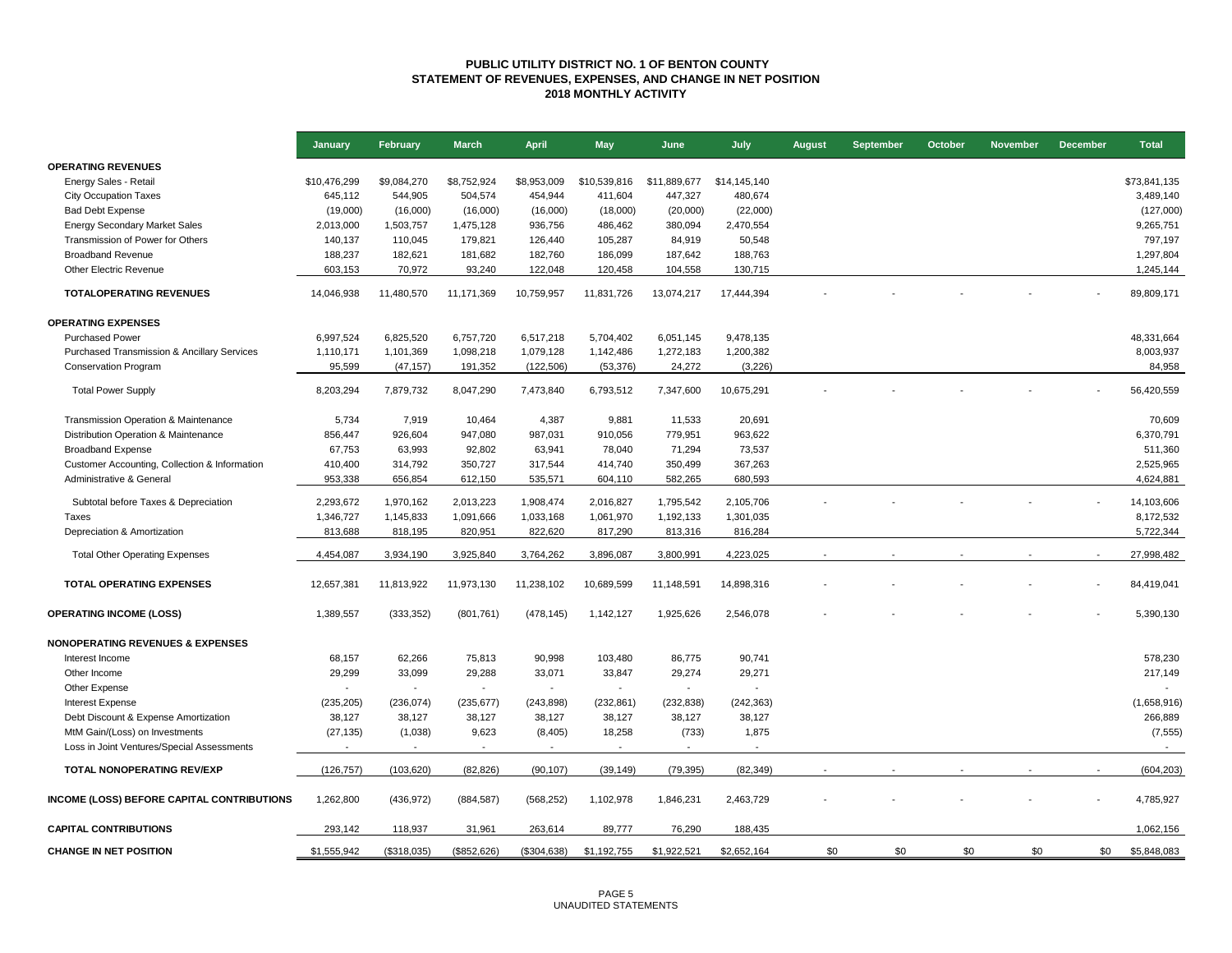## **ASSETS AND DEFERRED OUTFLOWS OF RESOURCES PUBLIC UTILITY DISTRICT NO. 1 OF BENTON COUNTY COMPARATIVE STATEMENT OF NET POSITION**

|                                                           |                 |                 | Increase/(Decrease) |                |  |
|-----------------------------------------------------------|-----------------|-----------------|---------------------|----------------|--|
|                                                           | 7/31/2018       | 7/31/2017       | <b>Amount</b>       | <b>Percent</b> |  |
| <b>ASSETS</b>                                             |                 |                 |                     |                |  |
|                                                           |                 |                 |                     |                |  |
| <b>CURRENT ASSETS</b>                                     |                 |                 |                     |                |  |
| Cash & Cash Equivalents                                   |                 |                 |                     |                |  |
| Unrestricted Cash & Cash Equivalents                      | 27,135,725      | 15.795.131      | \$11.340.594        |                |  |
| <b>Restricted Construction Account</b>                    |                 |                 |                     |                |  |
| Investments                                               | 10,608,970      | 17,932,360      | (7, 323, 390)       |                |  |
| Designated Debt Service Reserve Fund                      | 2,612,152       | 3,032,152       | (420,000)           |                |  |
| Designated Power Market Voltly                            | 3,850,000       | 3,300,000       | 550,000             |                |  |
| Designated Special Capital Rsv                            | 12,511,793      | 16,863,084      | (4,351,290)         |                |  |
| <b>Designated Customer Deposits</b>                       | 1,600,000       | 1,400,000       | 200,000             |                |  |
| Accounts Receivable, net                                  | 12,941,923      | 12,760,450      | 181,473             |                |  |
| <b>BPA Prepay Receivable</b>                              | 600,000         | 600,000         |                     |                |  |
| Accrued Interest Receivable                               | 123,340         | 132,228         | (8,888)             |                |  |
| Wholesale Power Receivable                                | 1,026,577       | 249,854         | 776,723             |                |  |
| <b>Accrued Unbilled Revenue</b>                           | 4,000,000       | 3,600,000       | 400,000             |                |  |
| <b>Inventory Materials &amp; Supplies</b>                 | 5,659,639       | 5,529,422       | 130,217             |                |  |
| Prepaid Expenses & Option Premiums                        | 440,074         | 350,924         | 89,150              |                |  |
| <b>Total Current Assets</b>                               | 83,110,193      | 81,545,605      | 1,564,589           | 2%             |  |
| <b>NONCURRENT ASSETS</b>                                  |                 |                 |                     |                |  |
| <b>Restricted Bond Reserve Fund</b>                       | 1,107,865       | 1,107,865       | 0                   |                |  |
| <b>Other Receivables</b>                                  | 96,937          | 97,292          | (355)               |                |  |
| <b>Preliminary Surveys</b>                                | 123,847         | 50,491          | 73,356              |                |  |
| <b>BPA Prepay Receivable</b>                              | 5,500,000       | 6,100,000       | (600,000)           |                |  |
| Deferred Purchased Power Costs                            | 6,061,058       | 6,918,074       | (857, 016)          |                |  |
|                                                           | 12,889,707      | 14,273,722      | (784, 015)          | $-10%$         |  |
| <b>Utility Plant</b>                                      |                 |                 |                     |                |  |
| Land and Intangible Plant                                 | 3.506.860       | 3.477.596       | 29.264              |                |  |
| <b>Electric Plant in Service</b>                          | 313,465,326     | 308, 183, 213   | 5,282,113           |                |  |
| <b>Construction Work in Progress</b>                      | 4,654,009       | 7,038,971       | (2, 384, 962)       |                |  |
| <b>Accumulated Depreciation</b>                           | (193, 710, 224) | (194, 180, 889) | 470,665             |                |  |
| <b>Net Utility Plant</b>                                  | 127,915,971     | 124,518,891     | 3,397,080           | 3%             |  |
| <b>Total Noncurrent Assets</b>                            | 140,805,678     | 138,792,613     | 2,013,065           | 1%             |  |
| <b>Total Assets</b>                                       | 223,915,871     | 220,338,218     | 3,577,653           | 2%             |  |
| DEFERRED OUTFLOWS OF RESOURCES                            |                 |                 |                     |                |  |
| Unamortized Loss on Defeased Debt                         | (26, 033)       | (11, 859)       | (14, 174)           |                |  |
| Pension Deferred Outflow                                  | 1,429,022       | 2,019,756       | (590, 734)          |                |  |
| Accumulated Decrease in Fair Value of Hedging Derivatives | 895,810         | 760,708         | 135,102             |                |  |
| <b>Total Deferred Outflows of Resources</b>               | 2,298,799       | 2,768,605       | (469, 806)          |                |  |
|                                                           |                 |                 |                     |                |  |
| TOTAL ASSETS & DEFERRED OUTFLOWS OF RESOURCES             | 226,214,670     | 223,106,823     | 3,107,847           | 1%             |  |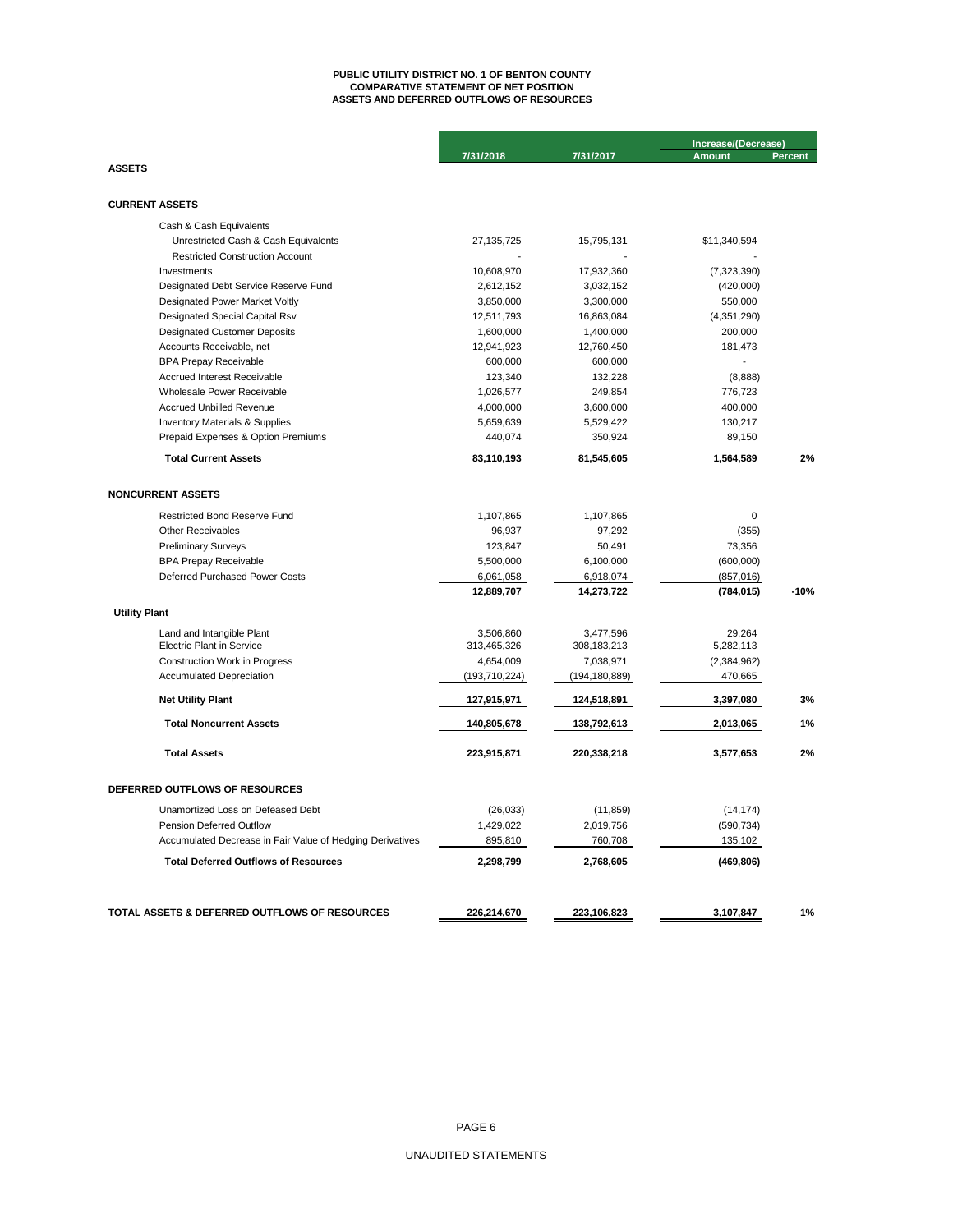# **PUBLIC UTILITY DISTRICT NO. 1 OF BENTON COUNTY COMPARATIVE STATEMENT OF NET POSITION LIABILITIES AND DEFERRED INFLOWS OF RESOURCES**

|                                                                                      |                      |                    | Increase/(Decrease)     |                |  |
|--------------------------------------------------------------------------------------|----------------------|--------------------|-------------------------|----------------|--|
| <b>LIABILITIES</b>                                                                   | 7/31/2018            | 7/31/2017          | <b>Amount</b>           | <b>Percent</b> |  |
|                                                                                      |                      |                    |                         |                |  |
|                                                                                      |                      |                    |                         |                |  |
| <b>CURRENT LIABILITIES</b>                                                           |                      |                    |                         |                |  |
| <b>Warrants Outstanding</b>                                                          |                      |                    | \$0                     |                |  |
| <b>Accounts Payable</b>                                                              | 11,262,305           | 9,861,504          | 1,400,801               |                |  |
| <b>Customer Deposits</b>                                                             | 1,958,532            | 1,557,166          | 401,366                 |                |  |
| <b>Accrued Taxes Payable</b>                                                         | 2,615,666            | 2,653,226          | (37, 560)               |                |  |
| Other Current & Accrued Liabilities                                                  | 2,817,526            | 2,597,850          | 219,676                 |                |  |
| Accrued Interest Payable                                                             | 737,497              | 681,542            | 55,955                  |                |  |
| Revenue Bonds, Current Portion                                                       | 3,570,000            | 3,045,000          | 525,000                 |                |  |
| <b>Total Current Liabilities</b>                                                     | 22,961,526           | 20,396,288         | 2,565,238               | 13%            |  |
| <b>NONCURRENT LIABILITIES</b>                                                        |                      |                    |                         |                |  |
| 2010 Bond Issue                                                                      | 17,345,000           | 17,345,000         |                         |                |  |
| 2011 Bond Issue                                                                      | 13,520,000           | 17,090,000         | (3,570,000)             |                |  |
| 2016 Bond Issue                                                                      | 22,470,000           | 22,470,000         |                         |                |  |
| Unamortized Premium & Discount                                                       | 4,061,780            | 4,546,361          | (484, 581)              |                |  |
| Pension Liability                                                                    | 9,884,887            | 13,019,386         | (3, 134, 499)           |                |  |
| Deferred Revenue                                                                     | 426,199              | 792,829            | (366, 630)              |                |  |
| <b>BPA Prepay Incentive Credit</b>                                                   | 1,639,467            | 1,800,723          | (161, 256)              |                |  |
| <b>Other Liabilities</b>                                                             | 1,373,916            | 1,199,253          | 174,663                 |                |  |
| <b>Total Noncurrent Liabilities</b>                                                  | 70,721,250           | 78,263,552         | (3,972,302)             | $-10%$         |  |
| <b>Total Liabilities</b>                                                             | 93,682,775           | 98,659,840         | (1,407,065)             | $-5%$          |  |
| DEFERRED INFLOWS OF RESOURCES                                                        |                      |                    |                         |                |  |
|                                                                                      |                      |                    |                         |                |  |
| Pension Deferred Inflow<br>Accumulated Increase in Fair Value of Hedging Derivatives | 1,866,603<br>662,190 | 245,673<br>940,806 | 1,620,930<br>(278, 616) |                |  |
| <b>Total Deferred Inflows of Resources</b>                                           | 2,528,793            | 1,186,479          | 1,342,314               | 113%           |  |
|                                                                                      |                      |                    |                         |                |  |
| <b>NET POSITION</b>                                                                  |                      |                    |                         |                |  |
| Net Investment in Capital Assets                                                     | 66,923,157           | 60,010,671         | 6,912,486               |                |  |
| <b>Restricted for Debt Service</b>                                                   | 1,107,865            | 1,107,865          | 0                       |                |  |
| Unrestricted                                                                         | 61,972,079           | 62,141,968         | (169, 889)              |                |  |
| <b>Total Net Position</b>                                                            | 130,003,101          | 123,260,504        | 6,742,597               | 5%             |  |
|                                                                                      |                      |                    |                         |                |  |
| TOTAL NET POSITION, LIABILITIES AND                                                  |                      |                    |                         |                |  |
| DEFERRED INFLOWS OF RESOURCES                                                        | 226,214,670          | 223,106,823        | 3,107,847               | 1%             |  |
| <b>CURRENT RATIO:</b>                                                                | 3.62:1               | 4.00:1             |                         |                |  |
| (Current Assets / Current Liabilities)                                               |                      |                    |                         |                |  |
| <b>WORKING CAPITAL:</b>                                                              | 60,148,668           | \$61,149,317       | (\$1,000,649)           | $-2%$          |  |
| (Current Assets less Current Liabilities)                                            |                      |                    |                         |                |  |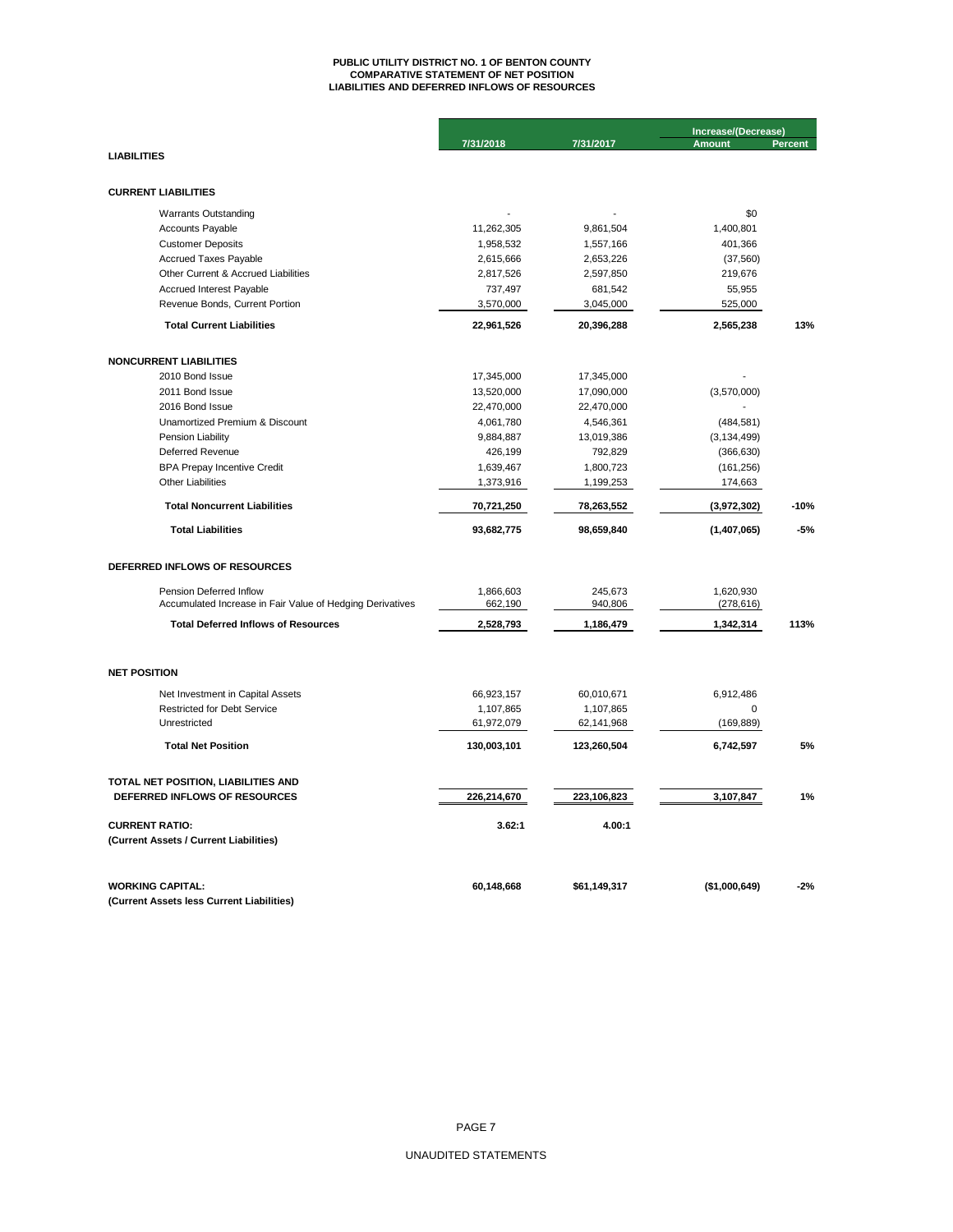#### **PUBLIC UTILITY DISTRICT NO. 1 OF BENTON COUNTY ENERGY STATISTICAL DATA CURRENT MONTH**

|                                                                 | 7/31/2018                |                         |                | 7/31/2017                |                |  |  |
|-----------------------------------------------------------------|--------------------------|-------------------------|----------------|--------------------------|----------------|--|--|
|                                                                 |                          |                         | <b>PCT</b>     |                          | <b>PCT</b>     |  |  |
|                                                                 | <b>ACTUAL</b>            | <b>BUDGET</b>           | <b>VAR</b>     | <b>ACTUAL</b>            | <b>VAR</b>     |  |  |
| <b>ENERGY SALES RETAIL - REVENUE</b>                            |                          |                         |                |                          |                |  |  |
| Residential<br><b>Small General Service</b>                     | 4,536,563<br>808,197     | \$4,905,537<br>831,727  | $-8%$<br>$-3%$ | 4,663,508<br>813,182     | $-3%$<br>$-1%$ |  |  |
| <b>Medium General Service</b>                                   | 1,054,340                | 1,044,897               | 1%             | 1,043,672                | 1%             |  |  |
| Large General Service                                           | 1,221,827                | 1,144,585               | 7%             | 1,163,183                | 5%             |  |  |
| Large Industrial                                                | 304,020                  | 282,196                 | 8%             | 288,766                  | 5%             |  |  |
| Small Irrigation                                                | 201,990                  | 194,912                 | 4%             | 190,170                  | 6%             |  |  |
| Large Irrigation                                                | 5,061,677                | 4,773,785               | 6%             | 5,055,598                | 0%             |  |  |
| <b>Street Lights</b>                                            | 17,795                   | 17,809                  | 0%             | 17,482                   | 2%             |  |  |
| <b>Security Lights</b>                                          | 22,122                   | 24,253                  | $-9%$          | 22,169                   | 0%             |  |  |
| <b>Unmetered Accounts</b>                                       | 16,608                   | 17,223                  | $-4%$          | 16,182                   | 3%             |  |  |
| <b>Billed Revenues Before Taxes &amp; Unbilled Revenue</b>      | \$13,245,139             | \$13,236,923            | 0%             | \$13,273,912             | 0%             |  |  |
| <b>Unbilled Revenue</b>                                         | 900.000                  | 900,000                 | 0%             | 600,000                  | 50%            |  |  |
| <b>Energy Sales Retail Subtotal</b>                             | \$14,145,139             | \$14,136,923            | 0%             | \$13,873,912             | 2%             |  |  |
| <b>City Occupation Taxes</b>                                    | 480,674                  | 517,722                 | -7%            | 487,073                  | $-1%$          |  |  |
| Bad Debt Expense (0.16% of retail sales)                        | (22,000)                 | (23, 995)               | $-8%$          | (23,000)                 | $-4%$          |  |  |
| <b>TOTAL SALES - REVENUE</b>                                    | \$14,603,813             | \$14,630,650            | 0%             | \$14,337,985             | 2%             |  |  |
|                                                                 |                          |                         |                |                          |                |  |  |
| <b>ENERGY SALES RETAIL - kWh</b>                                |                          |                         |                |                          |                |  |  |
| Residential                                                     | 52,401,791               | 57,053,786              | $-8%$          | 55,425,631               | $-5%$          |  |  |
| <b>Small General Service</b>                                    | 11,068,455               | 11,347,675              | $-2%$          | 11,421,880               | $-3%$          |  |  |
| <b>Medium General Service</b>                                   | 16,006,913               | 16,184,123              | $-1%$          | 15,663,861               | 2%             |  |  |
| Large General Service                                           | 20,624,407               | 19,526,202              | 6%             | 20,511,714               | 1%             |  |  |
| Large Industrial                                                | 5,964,840                | 5,335,393               | 12%            | 5,565,400                | 7%             |  |  |
| Small Irrigation                                                | 3,295,476<br>102,195,462 | 3,084,440<br>95,481,613 | 7%<br>7%       | 3,147,673                | 5%<br>$-1%$    |  |  |
| Large Irrigation<br><b>Street Lights</b>                        | 211,310                  | 211,969                 | 0%             | 103,188,520<br>211,253   | 0%             |  |  |
| <b>Security Lights</b>                                          | 84,383                   | 104,812                 | $-19%$         | 90,782                   | $-7%$          |  |  |
| <b>Unmetered Accounts</b>                                       | 245,684                  | 254,937                 | $-4%$          | 253,715                  | $-3%$          |  |  |
| <b>TOTAL kWh BILLED</b>                                         | 212,098,721              | 208,584,950             | 2%             | 215,480,429              | $-2%$          |  |  |
|                                                                 |                          |                         |                |                          |                |  |  |
| <b>NET POWER COST</b>                                           |                          |                         |                |                          |                |  |  |
| <b>BPA Power Costs</b>                                          |                          |                         |                |                          |                |  |  |
| Slice                                                           | \$2,905,797              | \$2,922,186             | $-1%$          | 2,825,681                | 3%             |  |  |
| <b>Block</b>                                                    | 2,409,107                | 2,344,517               | 3%             | 2,322,192                | 4%             |  |  |
| Subtotal                                                        | 5,314,904                | 5,266,703               | 1%             | 5,147,873                | 3%             |  |  |
| <b>Other Power Purchases</b>                                    | 2,848,168                | 1,714,066               | 66%            | 1,323,050                | 115%           |  |  |
| Frederickson                                                    | 1,315,063                | 1,442,510               | $-9%$          | 1,403,542                | $-6%$          |  |  |
| Transmission                                                    | 1,012,891                | 967,890                 | 5%             | 940,586                  | 8%             |  |  |
| Ancillary                                                       | 187,490                  | 182,737                 | 3%             | 168,720                  | 11%            |  |  |
| <b>Conservation Program</b>                                     | (3, 225)                 | (81, 415)               | $-96%$         | (61, 870)                | $-95%$         |  |  |
| <b>Gross Power Costs</b>                                        | 10,675,291               | 9,492,491               | 12%            | 8,921,901                | 20%            |  |  |
| Less Secondary Market Sales-Energy                              | (2,363,889)              | (1,430,946)             | 65%            | (1, 149, 603)            | 106%           |  |  |
| Less Secondary Market Sales-Gas                                 | (106, 665)               |                         | n/a            | (73, 947)                | 44%            |  |  |
| Less Transmission of Power for Others<br><b>NET POWER COSTS</b> | (50, 548)<br>\$8,154,189 | (75,000)<br>\$7,986,545 | $-33%$<br>2%   | (39, 297)<br>\$7,659,054 | 29%<br>6%      |  |  |
|                                                                 |                          |                         |                |                          |                |  |  |
| <b>NET POWER - kWh</b>                                          |                          |                         |                |                          |                |  |  |
| <b>BPA Power</b>                                                |                          |                         |                |                          |                |  |  |
| Slice                                                           | 87,436,000               | 78,178,516              | 12%            | 88,637,000               | $-1%$          |  |  |
| <b>Block</b>                                                    | 111,602,000              | 112,000,000             | 0%             | 114,310,000              | $-2%$          |  |  |
| Subtotal                                                        | 199,038,000              | 190,178,516             | 5%             | 202,947,000              | $-2%$          |  |  |
| <b>Other Power Purchases</b>                                    | 30,418,000               | 49,766,993              | $-39%$         | 37,836,000               | $-20%$         |  |  |
| Frederickson                                                    | 29,400,000               | 37,200,000              | $-21%$         | 33,308,000               | $-12%$         |  |  |
| Gross Power kWh                                                 | 258,856,000              | 277,145,509             | $-7%$          | 274,091,000              | $-6%$          |  |  |
| <b>Less Secondary Market Sales</b>                              | (22, 362, 000)           | (51,800,000)            | $-57%$         | (39, 498, 000)           | -43%           |  |  |
| Less Transmission Losses/Imbalance                              | (2,361,000)              | (2,300,164)             | 3%             | (1,823,000)              | 30%            |  |  |
| <b>NET POWER - kWh</b>                                          | 234,133,000              | 223,045,345             | 5%             | 232,770,000              | 1%             |  |  |
|                                                                 |                          |                         |                |                          |                |  |  |
| <b>COST PER MWh: (dollars)</b>                                  |                          |                         |                |                          |                |  |  |
| Gross Power Cost (average)                                      | \$41.24                  | \$34.25                 | 20%            | \$32.55                  | 27%            |  |  |
| Net Power Cost                                                  | \$34.83                  | \$35.81                 | $-3%$          | \$32.90                  | 6%             |  |  |
| <b>BPA Power Cost</b>                                           | \$26.70                  | \$27.69                 | $-4%$          | \$25.37                  | 5%             |  |  |
| <b>Secondary Market Sales</b>                                   | \$105.71                 | \$27.62                 | 283%           | \$29.11                  | 263%           |  |  |
|                                                                 |                          |                         |                |                          |                |  |  |
| <b>ACTIVE SERVICE LOCATIONS:*</b>                               |                          |                         |                |                          |                |  |  |
| Residential<br><b>Small General Service</b>                     | 44,567<br>4,990          |                         |                | 43,866<br>4,977          | 2%             |  |  |
| <b>Medium General Service</b>                                   | 807                      |                         |                | 782                      | 0%<br>3%       |  |  |
| Large General Service                                           | 161                      |                         |                | 161                      | 0%             |  |  |
| Large Industrial                                                | 5                        |                         |                | 5                        | 0%             |  |  |
| Small Irrigation                                                | 556                      |                         |                | 561                      | $-1%$          |  |  |
| Large Irrigation                                                | 438                      |                         |                | 434                      | 1%             |  |  |
| <b>Street Lights</b>                                            | 9                        |                         |                | 9                        | 0%             |  |  |
| <b>Security Lights</b>                                          | 1,874                    |                         |                | 1,940                    | -3%            |  |  |
| <b>Unmetered Accounts</b>                                       | 369                      |                         |                | 378                      | $-2%$          |  |  |
| TOTAL                                                           | 53,776                   |                         |                | 53,113                   | 1%             |  |  |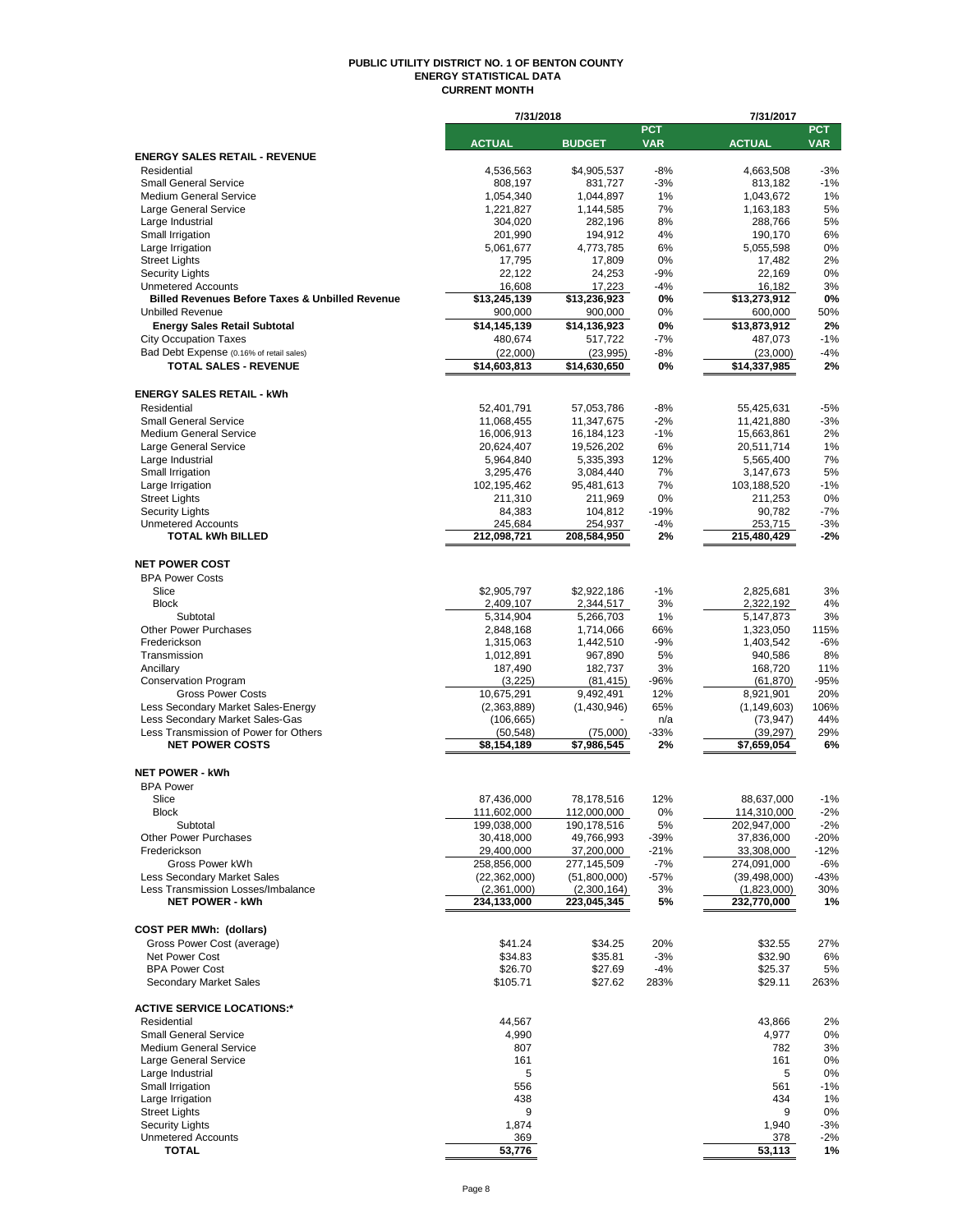#### **PUBLIC UTILITY DISTRICT NO. 1 OF BENTON COUNTY ENERGY STATISTICAL DATA YEAR TO DATE**

|                                                                 | 7/31/2018                   |                             |                          | 7/31/2017                   |                          |
|-----------------------------------------------------------------|-----------------------------|-----------------------------|--------------------------|-----------------------------|--------------------------|
|                                                                 | <b>ACTUAL</b>               | <b>BUDGET</b>               | <b>PCT</b><br><b>VAR</b> | <b>ACTUAL</b>               | <b>PCT</b><br><b>VAR</b> |
| <b>ENERGY SALES RETAIL - REVENUE</b>                            |                             |                             |                          |                             |                          |
| Residential                                                     | 35,353,546                  | \$35,780,834                | $-1%$                    | 38,848,730                  | $-9%$                    |
| <b>Small General Service</b>                                    | 5,324,909                   | \$5,289,093                 | 1%                       | 5,489,611                   | $-3%$                    |
| <b>Medium General Service</b>                                   | 7,229,783                   | \$7,115,098                 | 2%                       | 7,323,465                   | $-1%$                    |
| Large General Service                                           | 8,262,335                   | \$7,478,878                 | 10%                      | 7,954,266                   | 4%                       |
| Large Industrial                                                | 1,979,757                   | \$1,981,593                 | 0%                       | 1,945,946                   | 2%                       |
| Small Irrigation<br>Large Irrigation                            | 616,478<br>15,477,370       | \$672,938<br>\$16,001,386   | $-8%$<br>$-3%$           | 530,024<br>13,934,109       | 16%<br>11%               |
| <b>Street Lights</b>                                            | 124,564                     | \$124,662                   | 0%                       | 122,371                     | 2%                       |
| <b>Security Lights</b>                                          | 156,244                     | \$169,772                   | -8%                      | 155,875                     | 0%                       |
| <b>Unmetered Accounts</b>                                       | 116,149                     | \$120,337                   | -3%                      | 113,274                     | 3%                       |
| <b>Billed Revenues Before Taxes &amp; Unbilled Revenue</b>      | \$74,641,135                | 74,734,591                  | 0%                       | \$76,417,671                | $-2%$                    |
| <b>Unbilled Revenue</b>                                         | (800,000)                   | (800,000)                   | 0%                       | (1,800,000)                 | -56%                     |
| <b>Energy Sales Retail Subtotal</b>                             | \$73,841,135                | 73,934,591                  | 0%                       | \$74,617,671                | $-1%$                    |
| <b>City Occupation Taxes</b>                                    | 3,489,140                   | 3,506,160                   | 0%                       | 3,685,525                   | $-5%$                    |
| Bad Debt Expense (0.16% of retail sales)                        | (127,000)                   | (139, 616)                  | -9%                      | (133,000)                   | -5%                      |
| <b>TOTAL SALES - REVENUE</b>                                    | $\overline{$77,203,275}$    | 77,301,135                  | 0%                       | \$78,170,196                | $-1%$                    |
| <b>ENERGY SALES RETAIL - kWh</b>                                |                             |                             |                          |                             |                          |
| Residential                                                     | 416,256,818                 | 421,094,146                 | $-1%$                    | 475,984,608                 | $-13%$                   |
| <b>Small General Service</b>                                    | 72,365,384                  | 71,561,414                  | $1\%$                    | 76,538,633                  | $-5%$                    |
| <b>Medium General Service</b>                                   | 103,465,219                 | 104,105,282                 | $-1%$                    | 106,685,590                 | $-3%$                    |
| Large General Service                                           | 133,052,968                 | 121,100,927                 | 10%                      | 129,830,659                 | 2%                       |
| Large Industrial                                                | 37,907,280                  | 37,665,158                  | 1%                       | 37,825,550                  | 0%                       |
| Small Irrigation                                                | 9,232,083                   | 9,958,666                   | $-7%$                    | 8,066,877                   | 14%                      |
| Large Irrigation                                                | 288,154,521                 | 302,783,626                 | $-5%$                    | 270,831,170                 | 6%                       |
| <b>Street Lights</b>                                            | 1,478,966                   | 1,508,371                   | $-2%$                    | 1,478,867                   | 0%<br>$-7%$              |
| <b>Security Lights</b><br><b>Unmetered Accounts</b>             | 610,665<br>1,745,343        | 750,144<br>1,781,197        | -19%<br>$-2%$            | 658,418<br>1,776,405        | $-2%$                    |
| <b>TOTAL kWh BILLED</b>                                         | 1,064,269,247               | 1,072,308,931               | -1%                      | 1,109,676,777               | -4%                      |
|                                                                 |                             |                             |                          |                             |                          |
| <b>NET POWER COST</b>                                           |                             |                             |                          |                             |                          |
| <b>BPA Power Costs</b>                                          |                             |                             |                          |                             |                          |
| Slice                                                           | \$20,340,579                | \$20,455,300                | $-1%$                    | \$19,779,767                | 3%                       |
| <b>Block</b>                                                    | 15,513,649                  | 15,298,905                  | 1%                       | 14,876,767                  | 4%                       |
| Subtotal<br><b>Other Power Purchases</b>                        | \$35,854,228                | \$35,754,205                | 0%<br>12%                | \$34,656,534                | 3%                       |
| Frederickson                                                    | 6,963,120<br>5,514,318      | 6,192,144<br>5,197,005      | 6%                       | 5,863,172<br>6,682,580      | 19%<br>$-17%$            |
| Transmission                                                    | 6,668,657                   | 6,430,893                   | 4%                       | 5,604,671                   | 19%                      |
| Ancillary                                                       | 1,335,278                   | 1,310,762                   | 2%                       | 2,095,965                   | -36%                     |
| <b>Conservation Program</b>                                     | 84,960                      | 356,263                     | $-76%$                   | 200,236                     | -58%                     |
| <b>Gross Power Costs</b>                                        | \$56,420,561                | \$55,241,272                | 2%                       | \$55,103,158                | 2%                       |
| Less Secondary Market Sales-Energy                              | (9, 118, 476)               | (6, 593, 381)               | 38%                      | (7,320,159)                 | 25%                      |
| Less Secondary Market Sales-Gas                                 | (147, 275)                  |                             | n/a                      | (608, 428)                  | -76%                     |
| Less Transmission of Power for Others<br><b>NET POWER COSTS</b> | (797, 197)<br>\$46,357,613  | (525,000)<br>\$48,122,891   | 52%<br>-4%               | (664, 780)<br>\$46,509,791  | 20%<br>0%                |
|                                                                 |                             |                             |                          |                             |                          |
| <b>NET POWER - kWh</b>                                          |                             |                             |                          |                             |                          |
| <b>BPA Power</b>                                                |                             |                             |                          |                             |                          |
| Slice                                                           | 776,265,000                 | 636,713,875                 | 22%                      | 779,066,000                 | 0%                       |
| <b>Block</b>                                                    | 540,154,000                 | 540,553,507                 | 0%                       | 553,772,000                 | $-2%$                    |
| Subtotal                                                        | 1,316,419,000               | 1,177,267,382               | 12%                      | 1,332,838,000               | $-1%$                    |
| Other Power Purchases                                           | 152,404,000                 | 200,905,236                 | $-24%$                   | 159,247,000                 | -4%                      |
| Frederickson<br>Gross Power kWh                                 | 43,800,000<br>1,512,623,000 | 37,200,000<br>1,415,372,618 | 18%<br>7%                | 65,708,000<br>1,557,793,000 | -33%<br>$-3%$            |
| Less Secondary Market Sales                                     | (402, 611, 000)             | (304, 429, 833)             | 32%                      | (408, 416, 000)             | -1%                      |
| Less Transmission Losses/Imbalance                              | (19, 895, 000)              | (16, 523, 993)              | 20%                      | (19,531,000)                | 2%                       |
| <b>NET POWER - kWh</b>                                          | 1,090,117,000               | 1,094,418,792               | 0%                       | 1,129,846,000               | -4%                      |
|                                                                 |                             |                             |                          |                             |                          |
| <b>COST PER MWh: (dollars)</b>                                  |                             |                             |                          |                             |                          |
| Gross Power Cost (average)                                      | \$37.30                     | \$39.03                     | -4%                      | \$35.37                     | 5%                       |
| Net Power Cost                                                  | \$42.53                     | \$43.97                     | $-3%$                    | \$41.16                     | 3%                       |
| <b>BPA Power Cost</b><br>Secondary Market Sales                 | \$27.24<br>\$22.65          | \$30.37<br>\$15.67          | $-10%$<br>45%            | \$26.00<br>\$17.92          | 5%<br>26%                |
|                                                                 |                             |                             |                          |                             |                          |
| <b>AVERAGE ACTIVE SERVICE LOCATIONS:*</b>                       |                             |                             |                          |                             |                          |
| Residential                                                     | 44,375                      |                             |                          | 43.738                      | 1%                       |
| <b>Small General Service</b>                                    | 4,961                       |                             |                          | 4,962                       | 0%                       |
| <b>Medium General Service</b>                                   | 797                         |                             |                          | 780                         | 2%                       |
| Large General Service                                           | 161                         |                             |                          | 160                         | 1%                       |
| Large Industrial                                                | 5                           |                             |                          | 5                           | 0%                       |
| Small Irrigation                                                | 547                         |                             |                          | 557                         | -2%                      |
| Large Irrigation<br><b>Street Lights</b>                        | 436<br>9                    |                             |                          | 428<br>9                    | 2%<br>0%                 |
| <b>Security Lights</b>                                          | 1,899                       |                             |                          | 1,950                       | -3%                      |
| <b>Unmetered Accounts</b>                                       | 374                         |                             |                          | 378                         | -1%                      |
| <b>TOTAL</b>                                                    | 53,564                      |                             |                          | 52,966                      | 1%                       |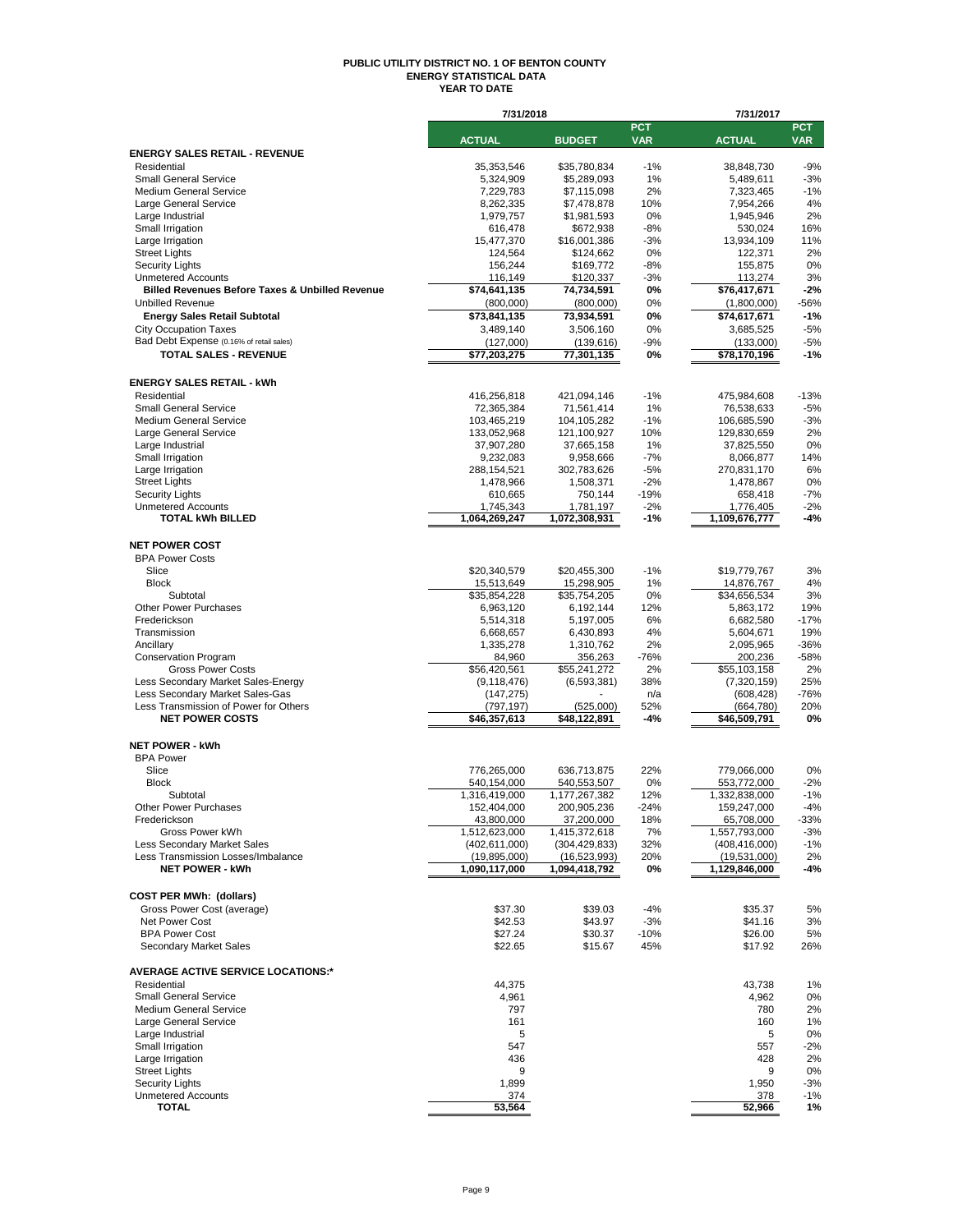#### **PUBLIC UTILITY DISTRICT NO. 1 OF BENTON COUNTY KWH SALES MONTHLY ACTIVITY**

|                               | January     | February   | March      | April      | May        | June        | July        | August     | September  | October    | November   | December       | <b>Total</b>  |
|-------------------------------|-------------|------------|------------|------------|------------|-------------|-------------|------------|------------|------------|------------|----------------|---------------|
|                               |             |            |            |            |            |             |             |            |            |            |            |                |               |
| Residential<br>2014           | 90,995,045  | 86,856,866 | 61,276,449 | 46,126,349 | 38,751,097 | 43,347,010  | 51,878,664  | 62,101,272 | 49,381,509 | 38,520,801 | 51,127,327 | 76,441,442     | 696,803,831   |
| 2015                          | 81,753,251  | 70,842,807 | 51,195,817 | 43,964,172 | 38,845,198 | 48,995,659  | 62,750,008  | 58,699,674 | 48,136,350 | 37,850,154 | 46,905,821 | 75,565,855     | 665,504,766   |
| 2016                          | 89,934,474  | 72,255,049 | 53,460,881 | 45,886,799 | 38,721,341 | 44,464,304  | 49,566,548  | 57,564,364 | 49,472,576 | 38,810,551 | 46,586,644 | 75,018,157     | 661,741,688   |
| 2017                          | 114,089,923 | 97,473,618 | 72,629,078 | 50,897,608 | 40,454,502 | 45,014,248  | 55,425,631  | 62,752,408 | 53,038,585 | 40,359,813 | 54,793,496 | 72,704,997     | 759,633,907   |
| 2018                          | 90,521,667  | 69,963,306 | 64,197,600 | 51,994,462 | 41,172,298 | 46,005,694  | 52,401,791  |            |            |            |            |                | 416,256,818   |
| <b>Small General Service</b>  |             |            |            |            |            |             |             |            |            |            |            |                |               |
| 2014                          | 12,002,884  | 11,773,687 | 9,247,968  | 8,838,271  | 8,960,528  | 10,069,805  | 10,898,332  | 12,390,218 | 11,106,946 | 9,214,420  | 9,056,203  | 10,725,578     | 124,284,840   |
| 2015                          | 11,273,647  | 10,444,066 | 8,399,963  | 8,630,563  | 9,005,788  | 10,616,996  | 12,060,700  | 11,955,370 | 10,809,845 | 9,065,197  | 8,719,747  | 10,515,898     | 121,497,780   |
| 2016                          | 11,865,345  | 10,615,824 | 8,804,253  | 9,093,517  | 9,217,514  | 10,063,717  | 10,760,436  | 11,863,201 | 10,839,759 | 9,285,276  | 8,652,183  | 10,807,220     | 121,868,245   |
| 2017                          | 13,896,042  | 12,326,759 | 11,375,219 | 8,459,581  | 8,910,557  | 10,148,595  | 11,421,880  | 12,037,978 | 11,357,363 | 9,027,734  | 9,272,759  | 10,819,539     | 129,054,006   |
| 2018                          | 12,129,652  | 10,600,544 | 9,492,590  | 9,262,432  | 9,403,579  | 10,408,132  | 11,068,455  |            |            |            |            |                | 72,365,384    |
| <b>Medium General Service</b> |             |            |            |            |            |             |             |            |            |            |            |                |               |
| 2014                          | 16,255,765  | 16,174,267 | 13,320,761 | 13,438,288 | 13,403,247 | 14,808,800  | 15,526,971  | 17,145,841 | 15,985,439 | 15,533,136 | 14,950,232 | 15,501,055     | 182,043,802   |
| 2015                          | 15,719,991  | 15,058,182 | 13,124,396 | 13,611,242 | 14,078,883 | 15,970,931  | 16,957,563  | 16,576,440 | 15,990,572 | 15,576,154 | 14,732,964 | 15,213,004     | 182,610,322   |
| 2016                          | 16,032,684  | 15,129,401 | 12,982,308 | 13,939,681 | 13,879,726 | 14,686,797  | 15,578,700  | 16,516,307 | 16,093,629 | 15,538,491 | 14,711,127 | 15,377,852     | 180,466,703   |
| 2017                          | 17,170,328  | 15,406,899 | 15,083,130 | 13,953,993 | 14,157,015 | 15,250,364  | 15,663,861  | 17,906,763 | 16,509,954 | 14,751,484 | 15,037,120 | 15,264,344     | 186, 155, 255 |
| 2018                          | 16,103,016  | 14,412,773 | 13,220,177 | 13,836,653 | 14,453,218 | 15,432,469  | 16,006,913  |            |            |            |            |                | 103,465,219   |
| <b>Large General Service</b>  |             |            |            |            |            |             |             |            |            |            |            |                |               |
| 2014                          | 18,043,140  | 18,004,500 | 16,529,440 | 16,641,080 | 17,175,060 | 18,408,820  | 19,689,940  | 21,264,420 | 21,006,340 | 21,502,220 | 19,841,340 | 18,573,000     | 226,679,300   |
| 2015                          | 17,888,911  | 17,212,717 | 16,213,065 | 17,278,183 | 17,939,803 | 19,595,384  | 20,935,183  | 20,741,663 | 21,305,140 | 20,558,020 | 18,687,460 | 17,819,400     | 226,174,929   |
| 2016                          | 18,188,600  | 17,545,840 | 16,492,120 | 17,360,382 | 17,583,712 | 18,140,663  | 18,545,919  | 20,497,271 | 19,923,658 | 21,179,801 | 19,314,538 | 18,495,415     | 223,267,919   |
| 2017                          | 18,624,018  | 17,299,889 | 18,510,883 | 17,691,033 | 18,241,931 | 18,951,191  | 20,511,714  | 21,497,993 | 20,970,960 | 20,501,084 | 19,370,204 | 18,503,509     | 230,674,409   |
| 2018                          | 19,110,860  | 18,344,671 | 17,025,842 | 18,279,971 | 19,678,682 | 19,988,535  | 20,624,407  |            |            |            |            |                | 133,052,968   |
| Large Industrial              |             |            |            |            |            |             |             |            |            |            |            |                |               |
| 2014                          | 6,203,055   | 5,695,020  | 6,141,110  | 5,917,690  | 6,227,320  | 6,005,800   | 6,111,425   | 6,258,875  | 5,080,145  | 6,181,005  | 6,125,825  | 5,922,215      | 71,869,485    |
| 2015                          | 5,597,495   | 5,394,485  | 5,337,365  | 5,784,330  | 5,632,340  | 5,678,570   | 4,981,620   | 6,171,695  | 5,623,820  | 5,598,540  | 5,408,760  | 5,732,865      | 66,941,885    |
| 2016                          | 5,743,306   | 5,306,745  | 5,715,980  | 5,547,175  | 4,192,375  | 5,666,470   | 5,704,840   | 5,908,980  | 4,427,850  | 5,998,320  | 5,625,690  | 4,774,520      | 64,612,251    |
| 2017                          | 5,118,880   | 5,319,830  | 5,953,160  | 5,959,920  | 4,342,280  | 5,566,080   | 5,565,400   | 6,072,640  | 5,753,440  | 5,962,760  | 5,314,800  | 6,154,920      | 67,084,110    |
| 2018                          | 5,995,840   | 5,158,240  | 5,695,840  | 5,195,640  | 4,157,840  | 5,739,040   | 5,964,840   |            |            |            |            |                | 37,907,280    |
| <b>Small Irrigation</b>       |             |            |            |            |            |             |             |            |            |            |            |                |               |
| 2014                          |             |            | 566,022    | 1,370,794  | 2,487,573  | 2,926,545   | 3,475,842   | 2,988,591  | 2,248,398  | 1,145,157  | (52)       |                | 17,208,870    |
| 2015                          |             | 9          | 648,290    | 1,481,286  | 2,159,616  | 2,668,782   | 3,213,086   | 3,002,663  | 2,075,784  | 1,172,302  | 2,846      |                | 16,424,664    |
| 2016                          | 20          | 181        | 469,477    | 1,607,439  | 2,203,347  | 2,637,887   | 2,835,670   | 2,948,608  | 2,005,457  | 889,198    |            | $\overline{4}$ | 15,597,288    |
| 2017                          | (4)         |            | 277,710    | 434,783    | 1,701,606  | 2,505,109   | 3,147,673   | 2,781,753  | 1,809,769  | 928,403    | 123,750    | 43,802         | 13,754,354    |
| 2018                          | 50,526      | 32,983     | 143,892    | 846,581    | 2,185,730  | 2,676,895   | 3,295,476   |            |            |            |            |                | 9,232,083     |
| Large Irrigation              |             |            |            |            |            |             |             |            |            |            |            |                |               |
| 2014                          | 247,328     | 266,769    | 11,959,400 | 40,053,677 | 68,929,139 | 94,789,557  | 102,773,871 | 67,085,339 | 38,117,908 | 27,773,132 | 3,179,515  | 258,931        | 455,434,566   |
| 2015                          | 214,532     | 210,554    | 14,636,633 | 39,362,242 | 61,259,905 | 103,842,869 | 98,850,190  | 67,471,445 | 37,832,472 | 24,467,386 | 3,414,781  | 214,109        | 451,777,118   |
| 2016                          | 221,312     | 379,179    | 9,247,984  | 45,291,455 | 66,290,382 | 88,901,499  | 88,434,390  | 70,085,659 | 33,735,656 | 14,740,237 | 2,022,639  | 238,007        | 419,588,399   |
| 2017                          | 200,892     | 229,629    | 1,485,633  | 17,886,279 | 54,086,389 | 93,753,828  | 103,188,520 | 70,975,001 | 29,243,746 | 18,136,316 | 2,582,791  | 281,800        | 392,050,824   |
| 2018                          | 233,165     | 494,143    | 10,909,657 | 22,783,855 | 64,616,180 | 86,922,059  | 102,195,462 |            |            |            |            |                | 288,154,521   |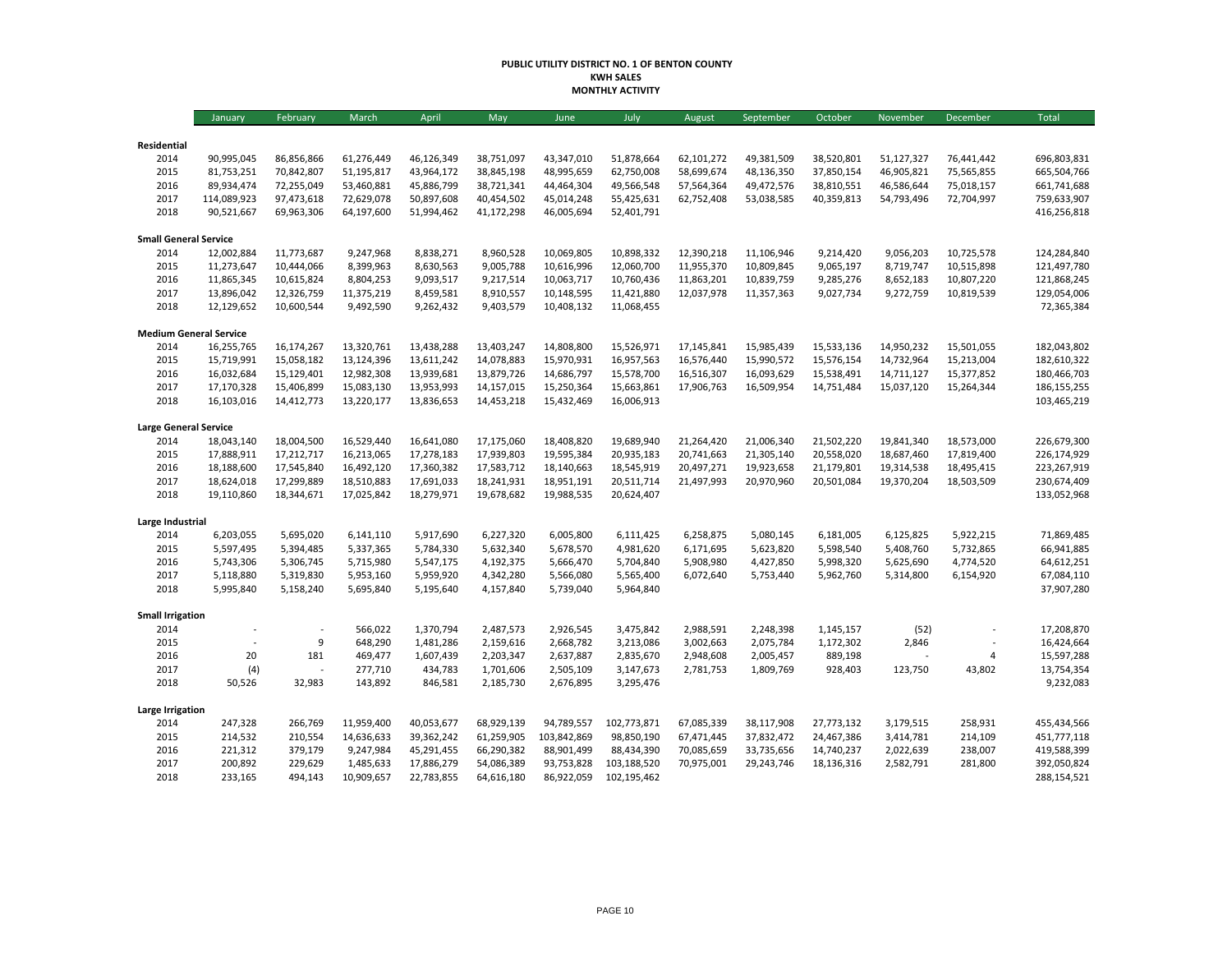#### **PUBLIC UTILITY DISTRICT NO. 1 OF BENTON COUNTY KWH SALES MONTHLY ACTIVITY**

|                        | January     | February    | March       | April       | May         | June        | July        | August      | September   | October     | November    | December    | Total         |
|------------------------|-------------|-------------|-------------|-------------|-------------|-------------|-------------|-------------|-------------|-------------|-------------|-------------|---------------|
|                        |             |             |             |             |             |             |             |             |             |             |             |             |               |
| <b>Street Lights</b>   |             |             |             |             |             |             |             |             |             |             |             |             |               |
| 2014                   | 229,425     | 229,425     | 229,515     | 229,515     | 225,070     | 224,939     | 225,064     | 225,640     | 225,514     | 225,514     | 225,298     | 225,586     | 2,720,505     |
| 2015                   | 225,624     | 225,624     | 225,624     | 225,672     | 225,672     | 225,672     | 224,880     | 224,880     | 224,928     | 225,024     | 225,024     | 225,024     | 2,703,648     |
| 2016                   | 225,024     | 224,878     | 224,878     | 224,494     | 211,235     | 211,187     | 211,187     | 211,187     | 211,187     | 211,187     | 211,349     | 211,349     | 2,589,142     |
| 2017                   | 211,349     | 211,253     | 211,253     | 211,253     | 211,253     | 211,253     | 211,253     | 211,253     | 211,253     | 211,238     | 211,125     | 211,046     | 2,534,782     |
| 2018                   | 211,046     | 211,337     | 211,343     | 211,310     | 211,310     | 211,310     | 211,310     |             |             |             |             |             | 1,478,966     |
| <b>Security Lights</b> |             |             |             |             |             |             |             |             |             |             |             |             |               |
| 2014                   | 103,678     | 103,678     | 103,420     | 103,377     | 103,334     | 103,248     | 103,476     | 114,623     | 114,494     | 114,494     | 114,444     | 114,430     | 1,296,696     |
| 2015                   | 114,451     | 114,408     | 114,073     | 113,696     | 113,531     | 113,488     | 113,488     | 113,445     | 113,402     | 113,359     | 113,359     | 113,309     | 1,364,009     |
| 2016                   | 113,273     | 113,196     | 113,239     | 113,180     | 101,382     | 101,425     | 101,382     | 101,409     | 101,366     | 101,194     | 101,108     | 101,108     | 1,263,262     |
| 2017                   | 100,963     | 100,920     | 91,650      | 91,545      | 91,424      | 91,134      | 90,782      | 90,860      | 90,850      | 90,827      | 90,504      | 90,659      | 1,112,118     |
| 2018                   | 85,112      | 90,490      | 90,144      | 89,927      | 85,656      | 84,953      | 84,383      |             |             |             |             |             | 610,665       |
| Unmetered              |             |             |             |             |             |             |             |             |             |             |             |             |               |
| 2014                   | 247,686     | 247,516     | 247,516     | 247,516     | 248,246     | 248,246     | 248,246     | 249,106     | 249,106     | 249,106     | 249,106     | 249,106     | 2,980,502     |
| 2015                   | 249,106     | 249,106     | 249,106     | 248,919     | 248,919     | 248,919     | 248,919     | 254,930     | 254,845     | 255,749     | 257,045     | 257,045     | 3,022,608     |
| 2016                   | 257,045     | 257,045     | 257,045     | 257,045     | 257,045     | 257,045     | 258,341     | 259,637     | 259,637     | 254,365     | 254,365     | 254,365     | 3,082,980     |
| 2017                   | 253,915     | 253,915     | 253,715     | 253,715     | 253,715     | 253,715     | 253,715     | 253,715     | 253,715     | 253,715     | 253,926     | 252,929     | 3,044,405     |
| 2018                   | 242,804     | 254,823     | 255,332     | 255,332     | 245,684     | 245,684     | 245,684     |             |             |             |             |             | 1,745,343     |
| Total                  |             |             |             |             |             |             |             |             |             |             |             |             |               |
| 2014                   | 144,328,006 | 139,351,728 | 119,621,601 | 132,966,557 | 156,510,614 | 190,932,770 | 210,931,831 | 189,823,925 | 143,515,799 | 120,458,985 | 104,869,238 | 128,011,343 | 1,781,322,397 |
| 2015                   | 133,037,008 | 119,751,958 | 110,144,332 | 130,700,305 | 149,509,655 | 207,957,270 | 220,335,637 | 185,212,205 | 142,367,158 | 114,881,885 | 98,467,807  | 125,656,509 | 1,738,021,729 |
| 2016                   | 142,581,083 | 121,827,338 | 107,768,165 | 139,321,167 | 152,658,059 | 185,130,994 | 191,997,413 | 185,956,623 | 137,070,775 | 107,008,620 | 97,479,643  | 125,277,997 | 1,694,077,877 |
| 2017                   | 169,666,306 | 148,622,712 | 125,871,431 | 115.839.710 | 142,450,672 | 191.745.517 | 215,480,429 | 194,580,364 | 139,239,635 | 110,223,374 | 107,050,475 | 124,327,545 | 1,785,098,170 |
| 2018                   | 144,683,688 | 119,563,310 | 121,242,417 | 122,756,163 | 156,210,177 | 187,714,771 | 212,098,721 |             |             |             |             |             | 1,064,269,247 |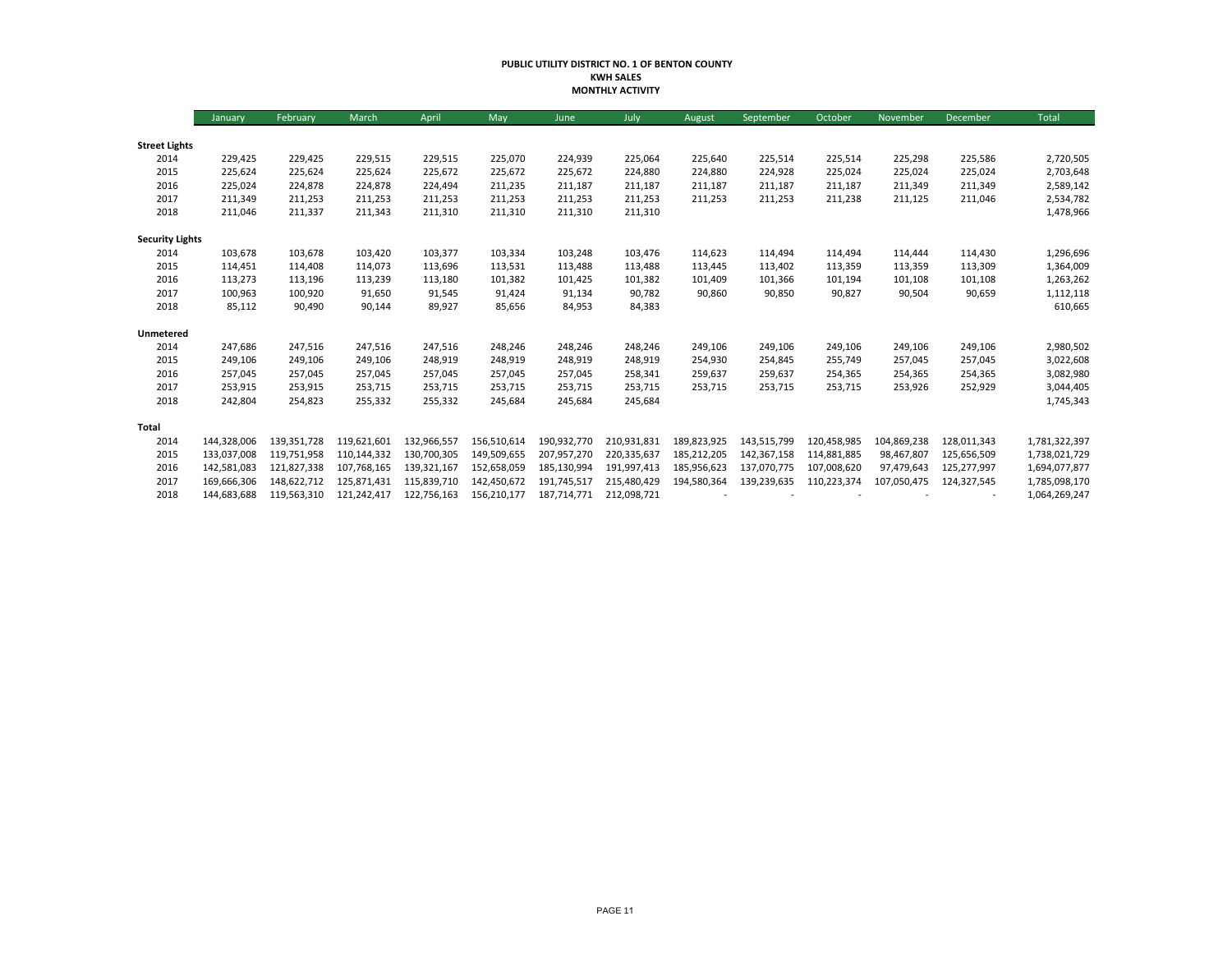## **PUBLIC UTILITY DISTRICT NO. 1 OF BENTON COUNTY CAPITAL ADDITIONS AND RETIREMENTS CURRENT MONTH**

|                                                                      | 6/30/2018                | <b>ADDITIONS</b>  | <b>RETIREMENTS</b> | 7/31/2018                |
|----------------------------------------------------------------------|--------------------------|-------------------|--------------------|--------------------------|
|                                                                      |                          |                   |                    |                          |
|                                                                      |                          |                   |                    |                          |
| <b>INTANGIBLE PLANT:</b>                                             |                          |                   |                    |                          |
| Organizations                                                        | \$28,379                 | \$0               | \$0                | \$28,379                 |
| <b>Franchises &amp; Consents</b><br>Miscellaneous & Intangible Plant | 10,022<br>29,078         | $\blacksquare$    |                    | 10,022<br>29,078         |
| <b>TOTAL</b>                                                         | \$67,479                 | $\blacksquare$    |                    | 67,479                   |
|                                                                      |                          |                   |                    |                          |
| <b>GENERATION PLANT:</b>                                             |                          |                   |                    |                          |
| Land & Land Rights                                                   |                          |                   |                    |                          |
| Structures & Improvements                                            | 1,141,911                |                   |                    | 1,141,911                |
| <b>Fuel Holders &amp; Accessories</b>                                |                          |                   |                    |                          |
| <b>Other Electric Generation</b>                                     | 770,459                  |                   |                    | 770,459                  |
| <b>Accessory Electric Equipment</b>                                  |                          |                   |                    |                          |
| Miscellaneous Power Plant Equipment<br><b>TOTAL</b>                  | 1,912,370                | $\blacksquare$    |                    | 1,912,370                |
|                                                                      |                          |                   |                    |                          |
| <b>TRANSMISSION PLANT:</b>                                           |                          |                   |                    |                          |
| Land & Land Rights                                                   | 156,400                  |                   |                    | 156,400                  |
| Clearing Land & Right Of Ways                                        | 25,544                   |                   |                    | 25,544                   |
| <b>Transmission Station Equipment</b>                                | 832,047                  |                   |                    | 832,047                  |
| <b>Towers &amp; Fixtures</b>                                         | 256,175                  |                   |                    | 256,175                  |
| Poles & Fixtures                                                     | 4,998,452                |                   |                    | 4,998,452                |
| Overhead Conductor & Devices                                         | 3,983,213                |                   |                    | 3,983,213                |
| <b>TOTAL</b>                                                         | 10,251,831               |                   |                    | 10,251,831               |
|                                                                      |                          |                   |                    |                          |
| <b>DISTRIBUTION PLANT:</b>                                           |                          |                   |                    |                          |
| Land & Land Rights                                                   | 1,737,521                |                   |                    | 1,737,521                |
| Structures & Improvements                                            | 295,502                  |                   |                    | 295,502                  |
| <b>Station Equipment</b>                                             | 40,069,507               |                   |                    | 40,069,507               |
| Poles, Towers & Fixtures                                             | 20,896,679               | 268,538           | (35, 369)          | 21,129,848               |
| Overhead Conductor & Devices                                         | 13,476,209               | 149,862           |                    | 13,626,071               |
| <b>Underground Conduit</b>                                           | 36,449,082               | 169,728           |                    | 36,618,810               |
| Underground Conductor & Devices<br><b>Line Transformers</b>          | 47,437,175<br>31,170,036 | 143,184<br>13,841 |                    | 47,580,359<br>31,183,877 |
| Services-Overhead                                                    | 2,871,429                | 11,491            |                    | 2,882,920                |
| Services-Underground                                                 | 20,240,288               | 62,178            |                    | 20,302,466               |
| <b>Meters</b>                                                        | 10,074,576               | 47,294            |                    | 10,121,870               |
| Security Lighting                                                    | 864,593                  |                   | (2,968)            | 861,625                  |
| <b>Street Lighting</b>                                               | 762,993                  |                   |                    | 762,993                  |
| <b>SCADA System</b>                                                  | 2,445,152                |                   |                    | 2,445,152                |
| <b>TOTAL</b>                                                         | 228,790,742              | 866,116           | (38, 337)          | 229,618,521              |
|                                                                      |                          |                   |                    |                          |
| <b>GENERAL PLANT:</b>                                                |                          |                   |                    |                          |
| Land & Land Rights                                                   | 1,130,759                |                   |                    | 1,130,759                |
| Structures & Improvements                                            | 18,522,269               | 16,571            |                    | 18,538,840               |
| Information Systems & Technology                                     | 9,169,539                | 70,719            |                    | 9,240,258                |
| <b>Transportation Equipment</b>                                      | 7,804,912                | 293,656           |                    | 8,098,568                |
| <b>Stores Equipment</b>                                              | 54,108                   |                   |                    | 54,108                   |
| Tools, Shop & Garage Equipment<br>Laboratory Equipment               | 487,239<br>489,135       |                   |                    | 487,239<br>489,135       |
| <b>Communication Equipment</b>                                       |                          | 14,678            |                    | 2,506,750                |
| <b>Broadband Equipment</b>                                           | 2,494,214<br>21,113,096  | 4,793             | (2, 142)           | 21,117,889               |
| Miscellaneous Equipment                                              | 1,141,835                |                   |                    | 1,141,835                |
| <b>Other Capitalized Costs</b>                                       | 11,913,756               | 13,691            |                    | 11,927,447               |
| <b>TOTAL</b>                                                         | 74,320,862               | 414,108           | (2, 142)           | 74,732,828               |
|                                                                      |                          |                   |                    |                          |
| TOTAL ELECTRIC PLANT ACCOUNTS                                        | 315, 343, 284            | 1,280,224         | (40, 479)          | 316,583,029              |
| <b>PLANT HELD FOR FUTURE USE</b>                                     | 388,589                  |                   |                    | 388,589                  |
| <b>CONSTRUCTION WORK IN PROGRESS</b>                                 | 4,417,070                | 427,103           |                    | 4,844,173                |
|                                                                      |                          |                   |                    |                          |
| <b>TOTAL CAPITAL</b>                                                 | 320,148,943              | 1,707,327         | (\$40,479)         | \$321,815,791            |

**\$1,348,773 Budget**

 $\mathsf{l}$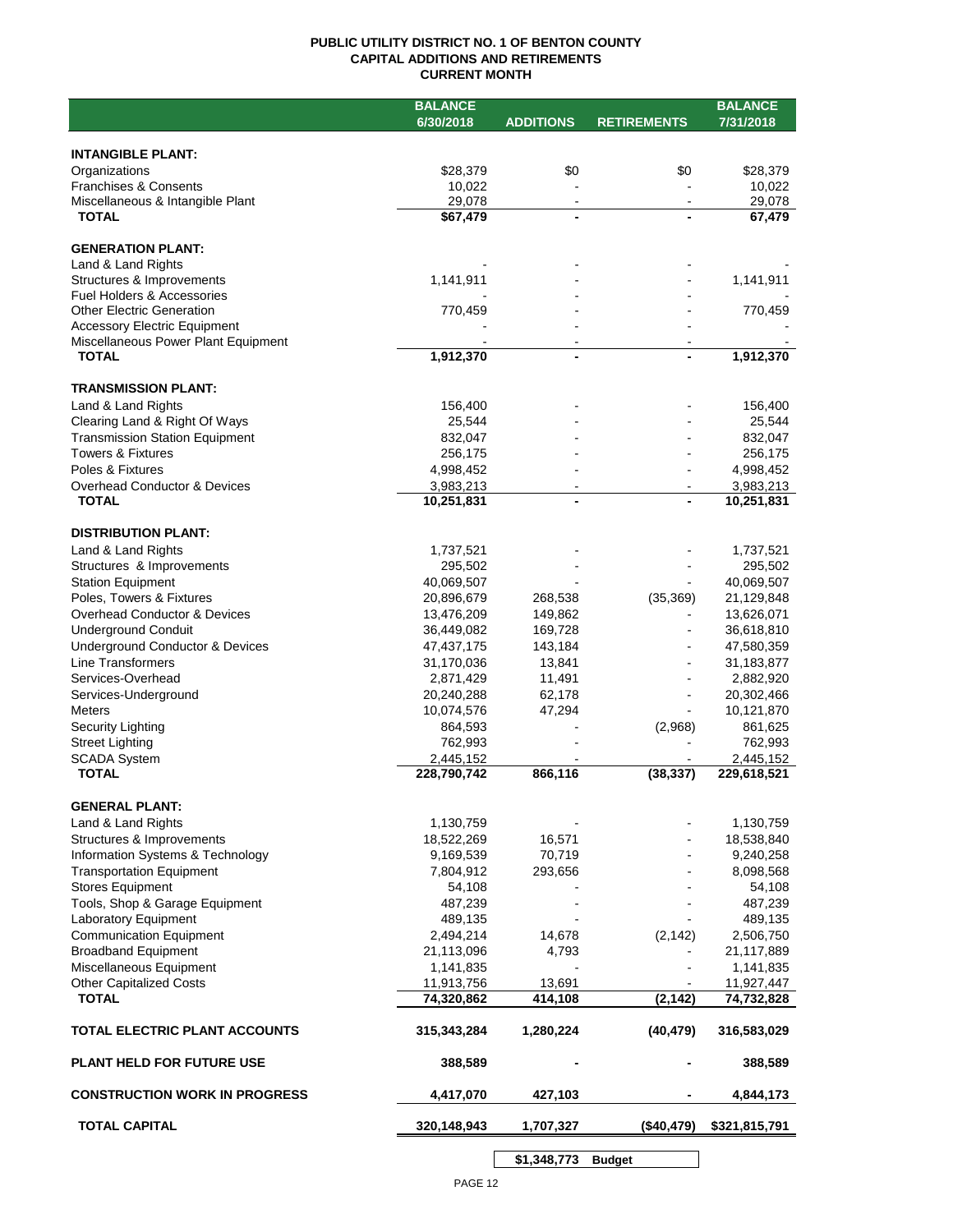## **PUBLIC UTILITY DISTRICT NO. 1 OF BENTON COUNTY CAPITAL ADDITIONS AND RETIREMENTS YEAR TO DATE**

|                                       | <b>BALANCE</b> |                  |                    | <b>BALANCE</b> |
|---------------------------------------|----------------|------------------|--------------------|----------------|
|                                       | 12/31/2017     | <b>ADDITIONS</b> | <b>RETIREMENTS</b> | 7/31/2018      |
|                                       |                |                  |                    |                |
| <b>INTANGIBLE PLANT:</b>              |                |                  |                    |                |
| Organizations                         | \$28,379       | \$0              | \$0                | \$28,379       |
| <b>Franchises &amp; Consents</b>      | 10,022         |                  |                    | 10,022         |
| Miscellaneous & Intangible Plant      | 29,078         | $\blacksquare$   |                    | 29,078         |
| <b>TOTAL</b>                          | \$67,479       | $\blacksquare$   |                    | 67,479         |
|                                       |                |                  |                    |                |
| <b>GENERATION PLANT:</b>              |                |                  |                    |                |
| Land & Land Rights                    |                |                  |                    |                |
| Structures & Improvements             | 1,141,911      |                  |                    | 1,141,911      |
| <b>Fuel Holders &amp; Accessories</b> |                |                  |                    |                |
| <b>Other Electric Generation</b>      | 770,459        |                  |                    | 770,459        |
| <b>Accessory Electric Equipment</b>   |                |                  |                    |                |
| Miscellaneous Power Plant Equipment   |                |                  |                    |                |
| <b>TOTAL</b>                          | 1,912,370      | $\blacksquare$   |                    | 1,912,370      |
|                                       |                |                  |                    |                |
| <b>TRANSMISSION PLANT:</b>            |                |                  |                    |                |
| Land & Land Rights                    | 156,400        |                  |                    | 156,400        |
| Clearing Land & Right Of Ways         | 25,544         |                  |                    | 25,544         |
| <b>Transmission Station Equipment</b> | 832,047        |                  |                    | 832,047        |
| <b>Towers &amp; Fixtures</b>          | 256,175        |                  |                    | 256,175        |
| Poles & Fixtures                      | 4,805,562      | 192,890          |                    | 4,998,452      |
| Overhead Conductor & Devices          | 3,933,872      | 49,341           |                    | 3,983,213      |
| <b>TOTAL</b>                          | 10,009,600     | 242,231          |                    | 10,251,831     |
|                                       |                |                  |                    |                |
| <b>DISTRIBUTION PLANT:</b>            |                |                  |                    |                |
| Land & Land Rights                    | 1,724,870      | 12,651           |                    | 1,737,521      |
| Structures & Improvements             | 295,502        |                  |                    | 295,502        |
| <b>Station Equipment</b>              | 39,953,634     | 115,873          |                    | 40,069,507     |
| Poles, Towers & Fixtures              | 20,332,146     | 964,954          | (167, 252)         | 21,129,848     |
| Overhead Conductor & Devices          | 13,124,843     | 562,837          | (61,609)           | 13,626,071     |
| <b>Underground Conduit</b>            | 35,430,647     | 1,198,754        | (10, 591)          | 36,618,810     |
| Underground Conductor & Devices       | 45,792,475     | 1,860,868        | (72, 984)          | 47,580,359     |
| Line Transformers                     |                |                  |                    |                |
|                                       | 30,227,694     | 1,132,627        | (176, 444)         | 31,183,877     |
| Services-Overhead                     | 2,824,284      | 64,691           | (6,055)            | 2,882,920      |
| Services-Underground                  | 19,863,334     | 447,517          | (8,385)            | 20,302,466     |
| <b>Meters</b>                         | 9,957,318      | 164,552          | $\sim$             | 10,121,870     |
| Security Lighting                     | 866,250        | 4,899            | (9,524)            | 861,625        |
| <b>Street Lighting</b>                | 760,352        | 2,899            | (258)              | 762,993        |
| <b>SCADA System</b>                   | 2,437,476      | 7,676            |                    | 2,445,152      |
| <b>TOTAL</b>                          | 223,590,825    | 6,540,798        | (513, 102)         | 229,618,521    |
|                                       |                |                  |                    |                |
| <b>GENERAL PLANT:</b>                 |                |                  |                    |                |
| Land & Land Rights                    | 1,130,759      |                  |                    | 1,130,759      |
| Structures & Improvements             | 18,522,269     | 16,571           |                    | 18,538,840     |
| Information Systems & Technology      | 8,917,609      | 439,506          | (116, 857)         | 9,240,258      |
| <b>Transportation Equipment</b>       | 7,738,544      | 360,024          |                    | 8,098,568      |
| <b>Stores Equipment</b>               | 54,108         |                  |                    | 54,108         |
| Tools, Shop & Garage Equipment        | 484,198        | 3,041            |                    | 487,239        |
| Laboratory Equipment                  | 489,135        |                  |                    | 489,135        |
| <b>Communication Equipment</b>        | 2,436,522      | 76,525           | (6, 297)           | 2,506,750      |
| <b>Broadband Equipment</b>            | 20,695,799     | 422,090          |                    | 21,117,889     |
| Miscellaneous Equipment               | 1,141,835      |                  |                    | 1,141,835      |
| <b>Other Capitalized Costs</b>        | 11,845,428     | 82,019           |                    | 11,927,447     |
| <b>TOTAL</b>                          | 73,456,206     | 1,399,776        | (123, 154)         | 74,732,828     |
|                                       |                |                  |                    |                |
| TOTAL ELECTRIC PLANT ACCOUNTS         | 309,036,480    | 8,182,805        | (636, 256)         | 316,583,029    |
|                                       |                |                  |                    |                |
| <b>PLANT HELD FOR FUTURE USE</b>      | 388,589        |                  |                    | 388,589        |
|                                       |                |                  |                    |                |
| <b>CONSTRUCTION WORK IN PROGRESS</b>  | 4,599,287      | 244,886          |                    | 4,844,173      |
|                                       |                |                  |                    |                |
| <b>TOTAL CAPITAL</b>                  | 314,024,356    | 8,427,691        | (\$636, 256)       | \$321,815,791  |
|                                       |                |                  |                    |                |

**\$11,581,746 Budget**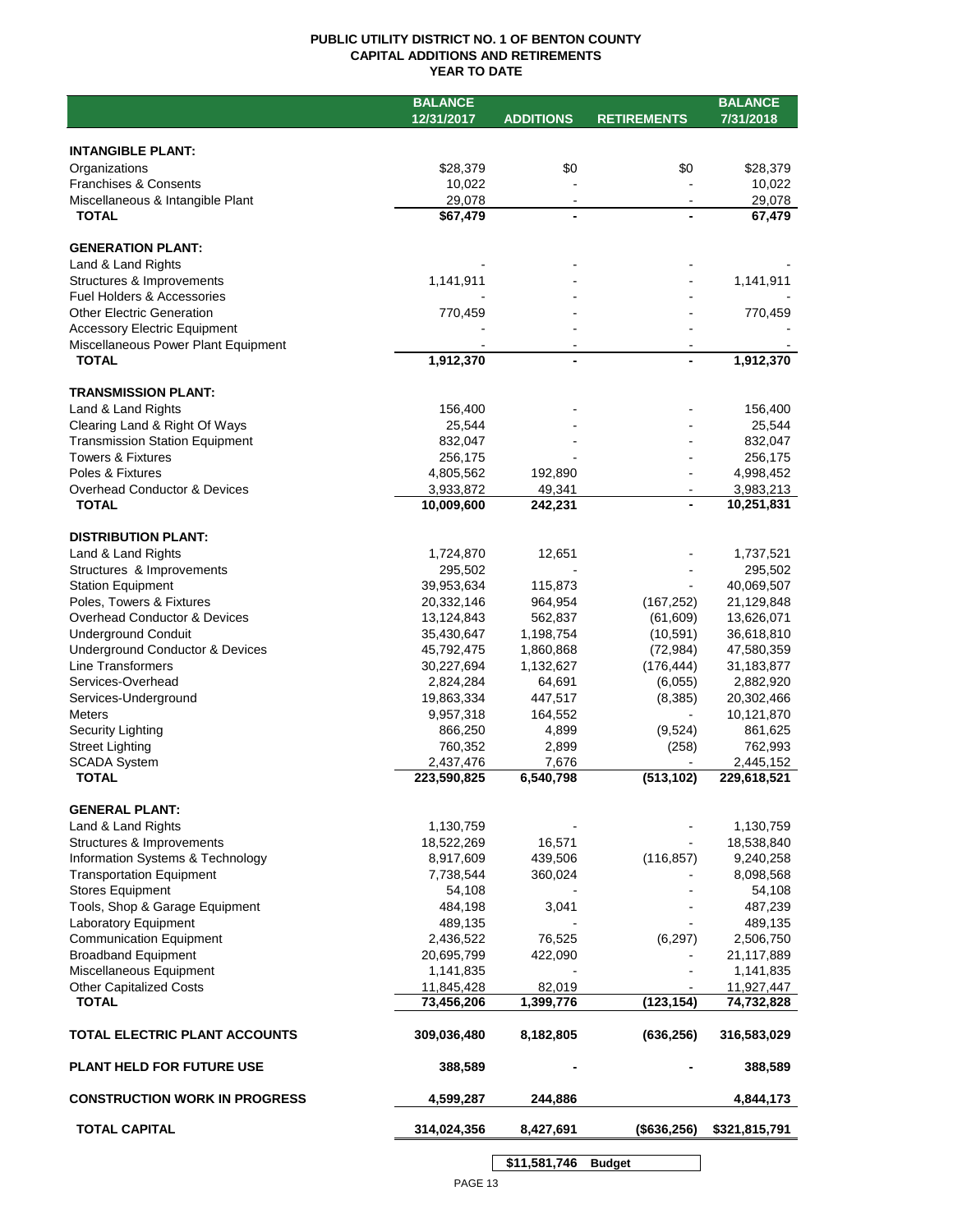## **PUBLIC UTILITY DISTRICT NO. 1 OF BENTON COUNTY STATEMENT OF CASH FLOWS**

|                                                                                                        | <b>YTD</b><br>7/31/2018    | <b>Monthly</b>             |
|--------------------------------------------------------------------------------------------------------|----------------------------|----------------------------|
|                                                                                                        |                            | 7/31/2018                  |
| <b>CASH FLOWS FROM OPERATING ACTIVITIES</b>                                                            |                            |                            |
| Cash Received from Customers and Counterparties                                                        | \$86,334,686               | \$15,095,537               |
| Cash Paid to Suppliers and Counterparties                                                              | (76,080,625)               | (12, 181, 371)             |
| Cash Paid to Employees<br><b>Taxes Paid</b>                                                            | (8, 238, 468)<br>7,135,469 | (1, 124, 670)<br>1,650,212 |
| <b>Net Cash Provided by Operating Activities</b>                                                       | 9,151,062                  | 3,439,708                  |
|                                                                                                        |                            |                            |
| <b>CASH FLOWS FROM NONCAPITAL FINANCING ACTIVITIES</b>                                                 |                            |                            |
| Other Interest Expense                                                                                 | (20, 111)                  | (10, 222)                  |
| Net Cash Used by Noncapital Financing Activities                                                       | (20, 111)                  | (10, 222)                  |
| <b>CASH FLOWS FROM CAPITAL AND RELATED FINANCING ACTIVITIES</b>                                        |                            |                            |
| <b>Acquisition of Capital Assets</b>                                                                   | (7,917,902)                | (1,485,127)                |
| Proceeds from Sale of Revenue Bonds                                                                    |                            |                            |
| Reimbursement of Bond Expense                                                                          |                            |                            |
| <b>Bond Principal Paid</b><br><b>Bond Interest Paid</b>                                                | (1, 299, 368)              |                            |
| <b>Capital Contributions</b>                                                                           | 1,062,157                  | 188,435                    |
| Sale of Assets                                                                                         | 28,354                     | 2,778                      |
| Net Cash Used by Capital and Related Financing Activities                                              | (8, 126, 759)              | (1, 293, 914)              |
| <b>CASH FLOWS FROM INVESTING ACTIVITIES</b>                                                            |                            |                            |
| Interest Income                                                                                        | 514,543                    | 78,216                     |
| Proceeds from Sale of Investments                                                                      | 2,000,000                  |                            |
| Purchase of Investments                                                                                |                            |                            |
| Joint Venture Net Revenue (Expense)                                                                    |                            |                            |
| <b>Net Cash Provided by Investing Activities</b>                                                       | 2,514,543                  | 78,216                     |
| <b>NET INCREASE (DECREASE) IN CASH</b>                                                                 | 3,518,735                  | 2,213,788                  |
| <b>CASH BALANCE, BEGINNING</b>                                                                         | \$45,298,801               | \$46,603,748               |
| <b>CASH BALANCE, ENDING</b>                                                                            | \$48,817,536               | \$48,817,536               |
| RECONCILIATION OF NET OPERATING INCOME TO NET                                                          |                            |                            |
| <b>CASH PROVIDED BY OPERATING ACTIVITIES</b>                                                           |                            |                            |
| <b>Net Operating Revenues</b>                                                                          | \$5,390,128                | \$2,546,078                |
| Adjustments to reconcile net operating income to net cash                                              |                            |                            |
| provided by operating activities:                                                                      |                            |                            |
| Depreciation & Amortization                                                                            | 5,722,344                  | 816,284                    |
| <b>Unbilled Revenues</b>                                                                               | 800,000                    | (900,000)                  |
| Misellaneous Other Revenue & Receipts                                                                  | 12,255                     |                            |
| GASB 68 Pension Expense<br>Decrease (Increase) in Accounts Receivable                                  | (4,333,025)                | (1,448,857)                |
| Decrease (Increase) in BPA Prepay Receivable                                                           | 350,000                    | 50,000                     |
| Decrease (Increase) in Inventories                                                                     | (115,267)                  | (69, 172)                  |
| Decrease (Increase) in Prepaid Expenses                                                                | 50,990                     | (5, 115)                   |
| Decrease (Increase) in Wholesale Power Receivable                                                      | 380,824                    | (870, 556)                 |
| Decrease (Increase) in Miscellaneous Assets                                                            | (59,999)                   | (15,000)                   |
| Decrease (Increase) in Prepaid Expenses and Other Charges                                              | 816,165                    | 184,900                    |
| Decrease (Increase) in Deferred Derivative Outflows                                                    | 227,032                    | 113,088                    |
| Increase (Decrease) in Deferred Derivative Inflows                                                     | (478, 765)                 | (136, 700)                 |
| Increase (Decrease) in Warrants Outstanding                                                            |                            |                            |
| Increase (Decrease) in Accounts Payable                                                                | 1,339,310                  | 3,073,156                  |
| Increase (Decrease) in Accrued Taxes Payable                                                           | (1,037,063)                | 349,177                    |
| Increase (Decrease) in Customer Deposits                                                               | 290,692                    | 109,677                    |
| Increase (Decrease) in BPA Prepay Incentive Credit<br>Increase (Decrease) in Other Current Liabilities | (94,066)<br>1,527,137      | (13, 438)<br>(177, 181)    |
| Increase (Decrease) in Other Credits                                                                   | (1,637,630)                | (166, 633)                 |
|                                                                                                        |                            |                            |
| <b>Net Cash Provided by Operating Activities</b><br>PAGE 14                                            | \$9,151,062                | \$3,439,708                |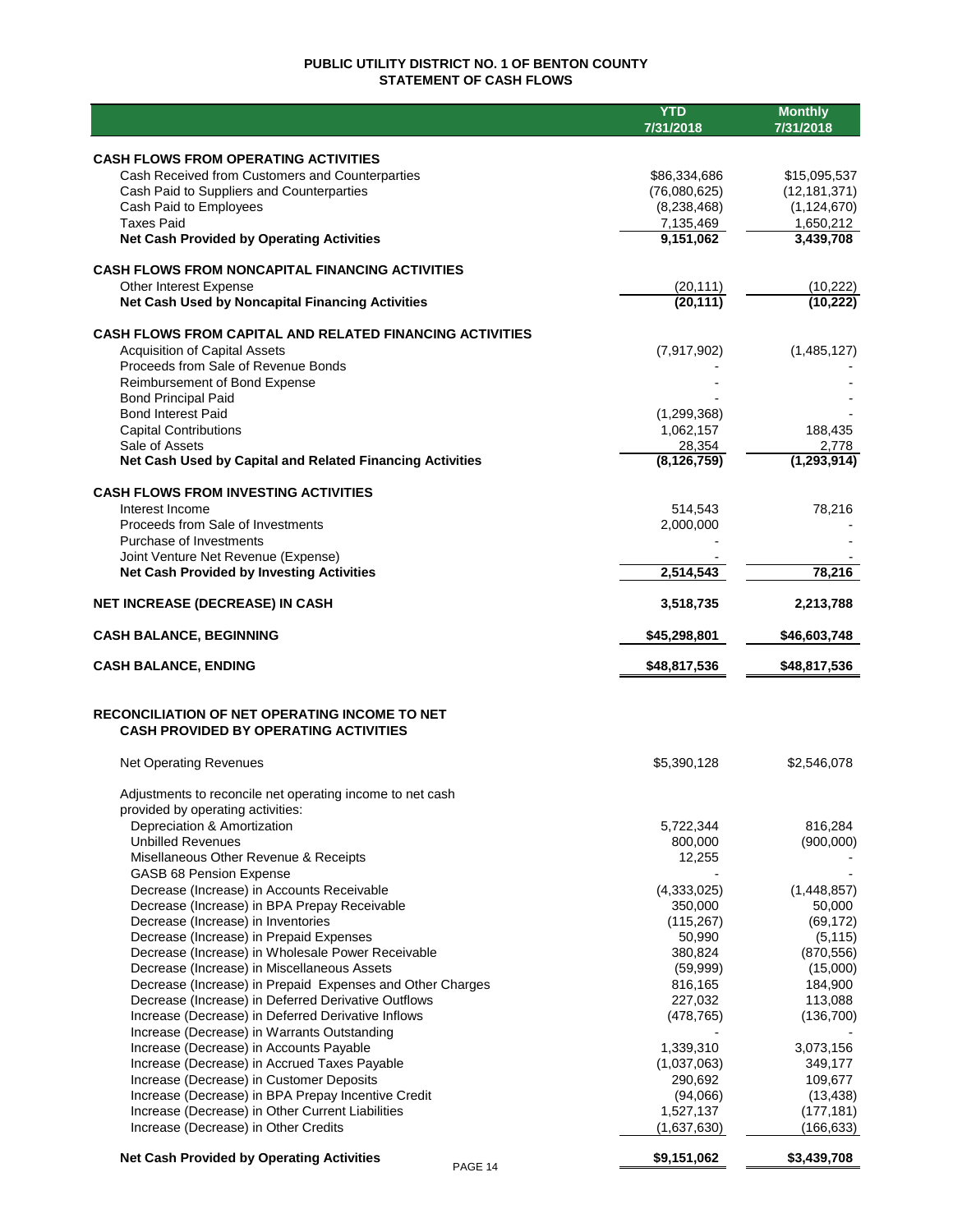### **PUBLIC UTILITY DISTRICT NO. 1 OF BENTON COUNTY WEATHER STATISTICS July 31, 2018**



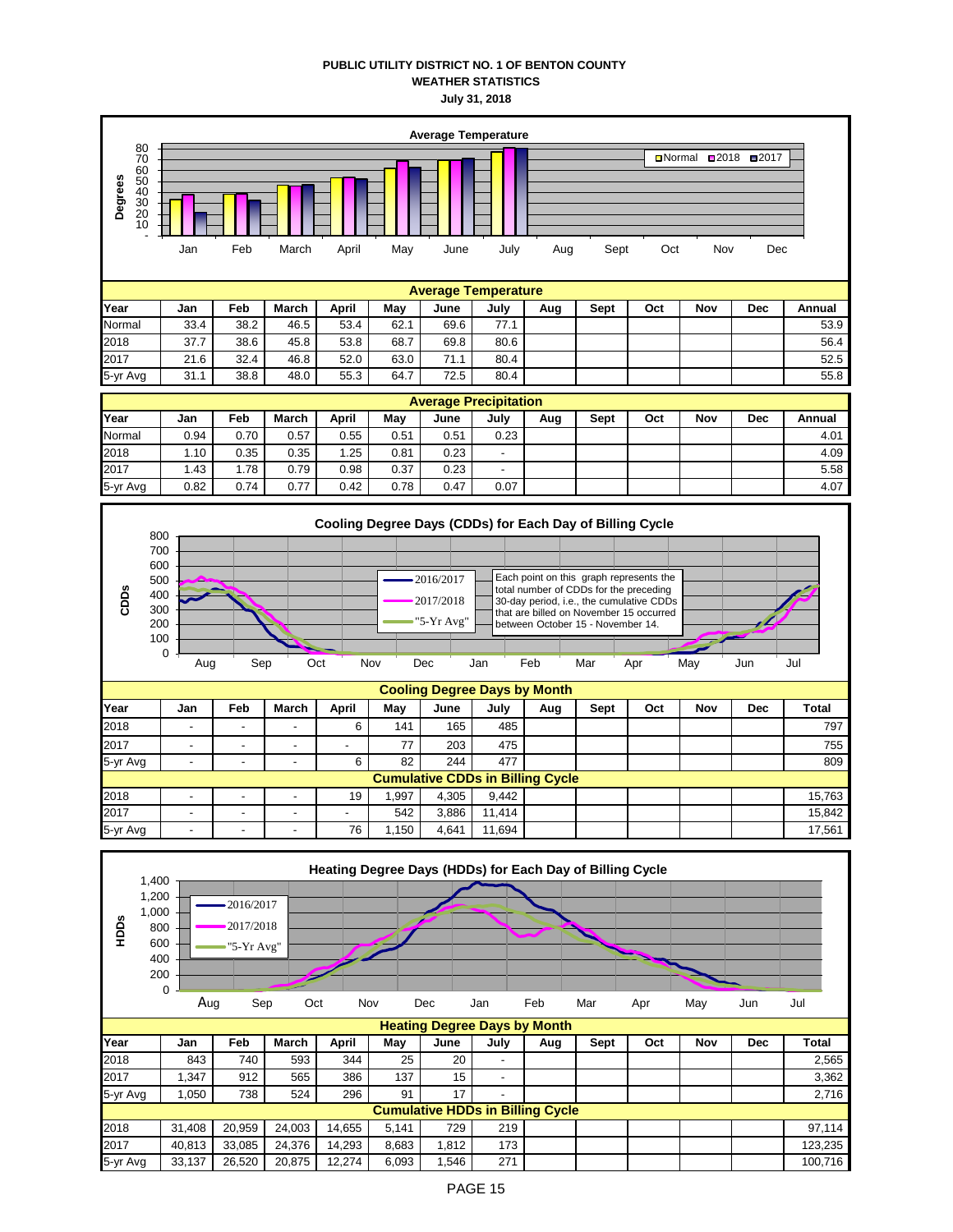#### **PUBLIC UTILITY DISTRICT NO. 1 OF BENTON COUNTY BROADBAND SUMMARY**

#### *July Highlights*

#### There were ten new access internet connections, one transport customer upgraded from 50Mbps to 100Mbps, one new 100Mbps transport connection and one customer terminated their transport connection.

|                                                             | 2018          |           |                          |              |              |                            |           | <b>ACTUALS</b>           |               |             |     |            |            |              |                           |                      |
|-------------------------------------------------------------|---------------|-----------|--------------------------|--------------|--------------|----------------------------|-----------|--------------------------|---------------|-------------|-----|------------|------------|--------------|---------------------------|----------------------|
|                                                             | <b>Budget</b> | Jan       | Feb                      | <b>March</b> | <b>April</b> | <b>May</b>                 | June      | July                     | <b>August</b> | <b>Sept</b> | Oct | <b>Nov</b> | <b>Dec</b> | <b>YTD</b>   | <b>Budget</b><br>Variance | Inception<br>to Date |
| <b>OPERATING REVENUES</b>                                   |               |           |                          |              |              |                            |           |                          |               |             |     |            |            |              |                           |                      |
| Ethernet                                                    | 1,298,747     | \$120,872 | \$114,785                | \$114,122    | \$114,480    | \$117,183                  | \$115,942 | \$115,738                |               |             |     |            |            | \$813,121    | 485,626                   |                      |
| Non-Recurring Charges - Ethernet                            |               | 1,000     | 1,331                    | $\sim$       | 1,000        | 500                        | 1,000     | 1,500                    |               |             |     |            |            | 6,331        | (6, 331)                  |                      |
| TDM                                                         | 66,399        | 3,000     | 3,000                    | 3,500        | 3,000        | 3,000                      | 3,000     | 3,000                    |               |             |     |            |            | 21,500       | 44,899                    |                      |
| Wireless                                                    | 329           | 26        | 26                       | 26           | 26           | 26                         | 26        | 26                       |               |             |     |            |            | 182          | 147                       |                      |
| Internet Transport Service                                  | 106,239       | 4,088     | 4,108                    | 4,292        | 4,393        | 4,437                      | 4,664     | 4,732                    |               |             |     |            |            | 30,714       | 75,525                    |                      |
| <b>Fixed Wireless</b>                                       | 72,059        | 3,989     | 3,863                    | 3,816        | 3,741        | 3,637                      | 3,623     | 3,581                    |               |             |     |            |            | 26,250       | 45,809                    |                      |
| Access Internet                                             | 233,600       | 9,791     | 10,957                   | 11,256       | 11,750       | 12,197                     | 12,880    | 13,641                   |               |             |     |            |            | 82,472       | 151,128                   |                      |
| Non-Recurring Charges - Al                                  | $\sim$        | 1,750     | 831                      | 950          | 650          | 1,400                      | 1,500     | 1,950                    |               |             |     |            |            | 9,031        | (9,031)                   |                      |
| Broadband Revenue - Other                                   | 552,951       | 43,720    | 43.720                   | 43.720       | 43,720       | 43.720                     | 45,008    | 44,595                   |               |             |     |            |            | 308,203      | 244,748                   |                      |
| Subtotal                                                    | 2,330,324     | 188,237   | 182,621                  | 181,682      | 182,760      | 186,099                    | 187,642   | 188,763                  |               |             |     |            |            | 1,297,804    |                           |                      |
| NoaNet Maintenance Revenue                                  |               |           |                          |              |              |                            |           |                          |               |             |     |            |            |              |                           |                      |
| <b>Bad Debt Expense</b>                                     |               |           |                          |              |              |                            |           |                          |               |             |     |            |            |              |                           |                      |
| <b>Total Operating Revenues</b>                             | 2,330,324     | 188,237   | 182,621                  | 181,682      | 182,760      | 186,099                    | 187,642   | 188,763                  |               |             |     |            |            | \$1,297,804  | 1,032,520                 | 19,700,919           |
| <b>OPERATING EXPENSES</b>                                   |               |           |                          |              |              |                            |           |                          |               |             |     |            |            |              |                           |                      |
| <b>General Expenses</b>                                     |               | 63,845    | 60,749                   | 86,708       | 61,710       | 70,554                     | 60,443    | 70,046                   |               |             |     |            |            | \$474,055    |                           |                      |
| Other Maintenance                                           |               | 3,908     | 3,244                    | 4,581        | 2,086        | 7,486                      | 10,850    | 3,491                    |               |             |     |            |            | \$35,647     |                           |                      |
| NOC Maintenance                                             |               |           |                          | $\sim$       | 145          |                            | $\sim$    | $\overline{\phantom{a}}$ |               |             |     |            |            | 145          |                           |                      |
| Wireless Maintenance                                        |               |           |                          | 1,513        |              |                            |           |                          |               |             |     |            |            | \$1,513      |                           |                      |
| Subtotal                                                    | 938,415       | 67,753    | 63,993                   | 92,802       | 63,941       | 78,040                     | 71,294    | 73,537                   |               |             |     |            |            | \$511,359    | 427,056                   | 11,152,339           |
| NoaNet Maintenance Expense                                  |               | ٠         | $\overline{\phantom{a}}$ | $\sim$       | $\sim$       | <b><i><u>Parts</u></i></b> | $\sim$    |                          |               |             |     |            |            | \$0          | $\sim$                    |                      |
| Depreciation                                                | 775,185       | 66,146    | 66,229                   | 66,446       | 66,206       | 65,934                     | 65,879    | 66,200                   |               |             |     |            |            | \$463,040    | 312,145                   | 11,040,971           |
| <b>Total Operating Expenses</b>                             | 1,713,600     | 133,899   | 130,221                  | 159,248      | 130,147      | 143,974                    | 137,173   | 139,736                  |               |             |     |            |            | \$974,399    | 739,201                   | 22,193,310           |
| <b>OPERATING INCOME (LOSS)</b>                              | 616,724       | 54,337    | 52,399                   | 22,434       | 52,613       | 42,125                     | 50,470    | 49,027                   |               |             |     |            |            | \$323,406    | 293,318                   | (2, 492, 391)        |
| <b>NONOPERATING REVENUES &amp; EXPENSES</b>                 |               |           |                          |              |              |                            |           |                          |               |             |     |            |            |              |                           |                      |
| Internal Interest due to Power Business Unit <sup>(1)</sup> | (333, 360)    | (27, 661) | (27, 562)                | (27, 488)    | (27, 375)    | (27, 173)                  | (27, 015) | (27, 345)                |               |             |     |            |            | (\$191, 619) | 141,741                   | (6,454,127)          |
| <b>CAPITAL CONTRIBUTIONS</b>                                |               |           |                          |              |              |                            |           |                          |               |             |     |            |            |              |                           |                      |
| Contributions in Aid of Broadband                           |               | 8,802     | 1,373                    | 132          | 132          | 6,338                      | 98        | 5,406                    |               |             |     |            |            | \$22,280     | 22,280                    | 4,927,941            |
| <b>BTOP</b>                                                 |               |           | $\sim$                   |              |              |                            |           |                          |               |             |     |            |            |              |                           | 2,282,671            |
| INTERNAL NET INCOME (LOSS)                                  | \$283,364     | \$35,479  | 26,211                   | (4, 921)     | 25,370       | 21,290                     | 23,552    | 27,087                   |               |             |     |            |            | \$154,067    | \$457,340                 | (1,735,906)          |
| <b>NOANET COSTS</b>                                         |               |           |                          |              |              |                            |           |                          |               |             |     |            |            |              |                           |                      |
| <b>Member Assessments</b>                                   |               |           |                          |              |              |                            |           |                          |               |             |     |            |            |              |                           | \$3,159,092          |
| <b>Membership Support</b>                                   |               | 721       | 514                      |              | 26           | 178                        | 850       |                          |               |             |     |            |            | \$2,289      |                           | 129,201              |
|                                                             | $\sim$        | 721       |                          | $\sim$       | 26           |                            |           | $\sim$                   |               |             |     |            |            | \$2,289      |                           |                      |
| <b>Total NoaNet Costs</b>                                   |               |           | 514                      |              |              | 178                        | 850       |                          |               |             |     |            |            |              | (\$2,289)                 | \$3,288,293          |
| <b>CAPITAL EXPENDITURES</b>                                 | \$1,385,586   | \$50,734  | \$86,038                 | \$63,857     | \$80,563     | \$45,457                   | \$61,772  | \$232,797                |               |             |     |            |            | \$621,219    | \$764,367                 | \$22,381,502         |
| NET CASH (TO)/FROM BROADBAND <sup>(2)</sup>                 | \$6.323       | \$77,830  | 33.450                   | 25.155       | 38.362       | 68.763                     | 53,824    | (112, 165)               |               |             |     |            |            | \$185,218    | 178,895                   | ( \$9,910,603)       |

(1) Internal interest budget is estimated based on cash flow projections (an interest rate of 3.53% is being used).

(2) Includes excess of revenues over operating costs, capital expenditures and NoaNet assessments; excludes depreciation and internal interest to Electric System